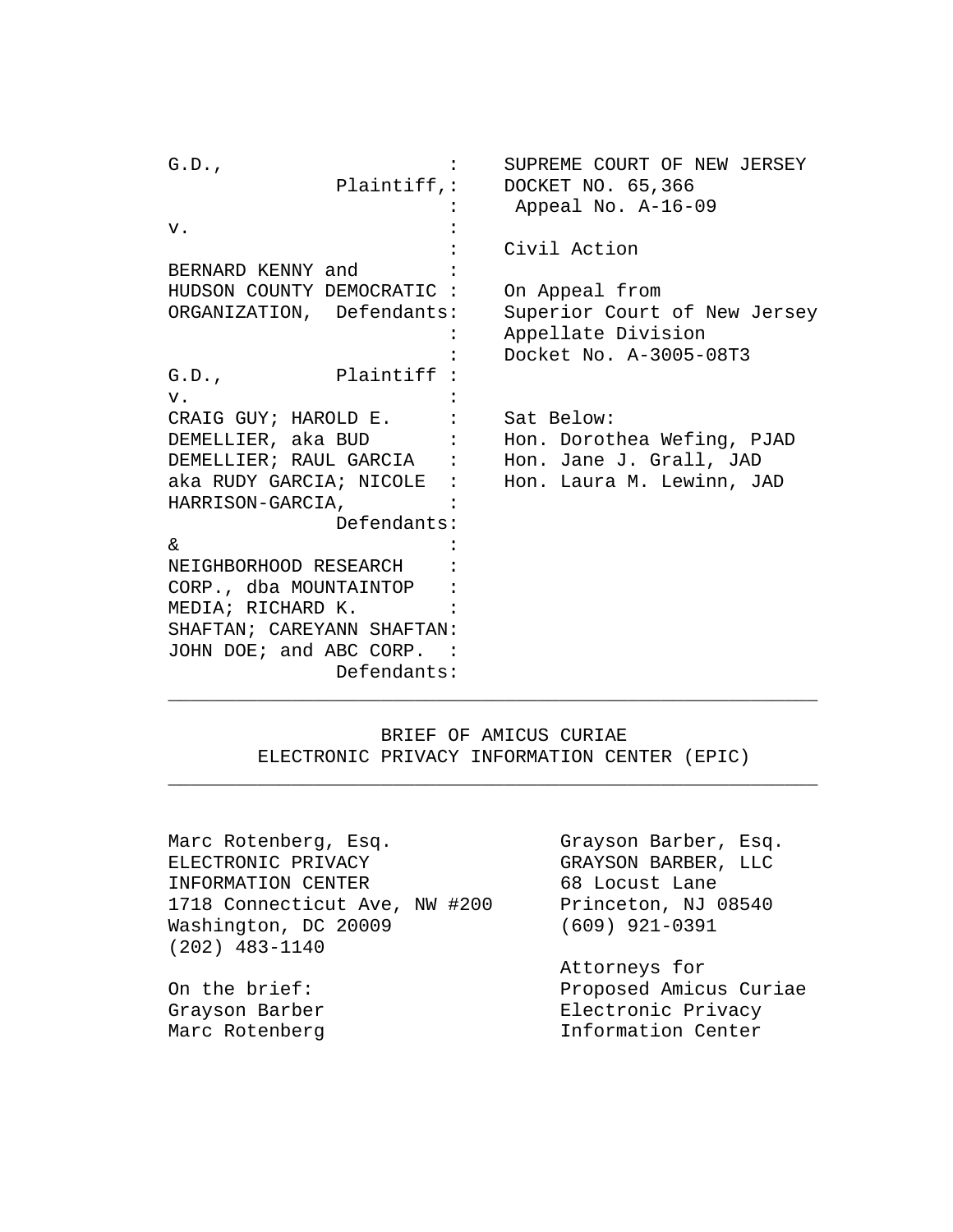# TABLE OF CONTENTS

| INTEREST OF AMICUS                                                                  |    |
|-------------------------------------------------------------------------------------|----|
| ARGUMENT                                                                            |    |
| COMMERCIAL BUSINESS PRACTICES SHOULD NOT<br>VITIATE NEW JERSEY'S EXPUNGMENT STATUTE |    |
| TRUTH" IS NOT A DEFENSE TO PRIVACY TORTS,<br>WHICH ARE DISTINCT FROM DEFAMATION     | 10 |
| CONCLUSION                                                                          | 19 |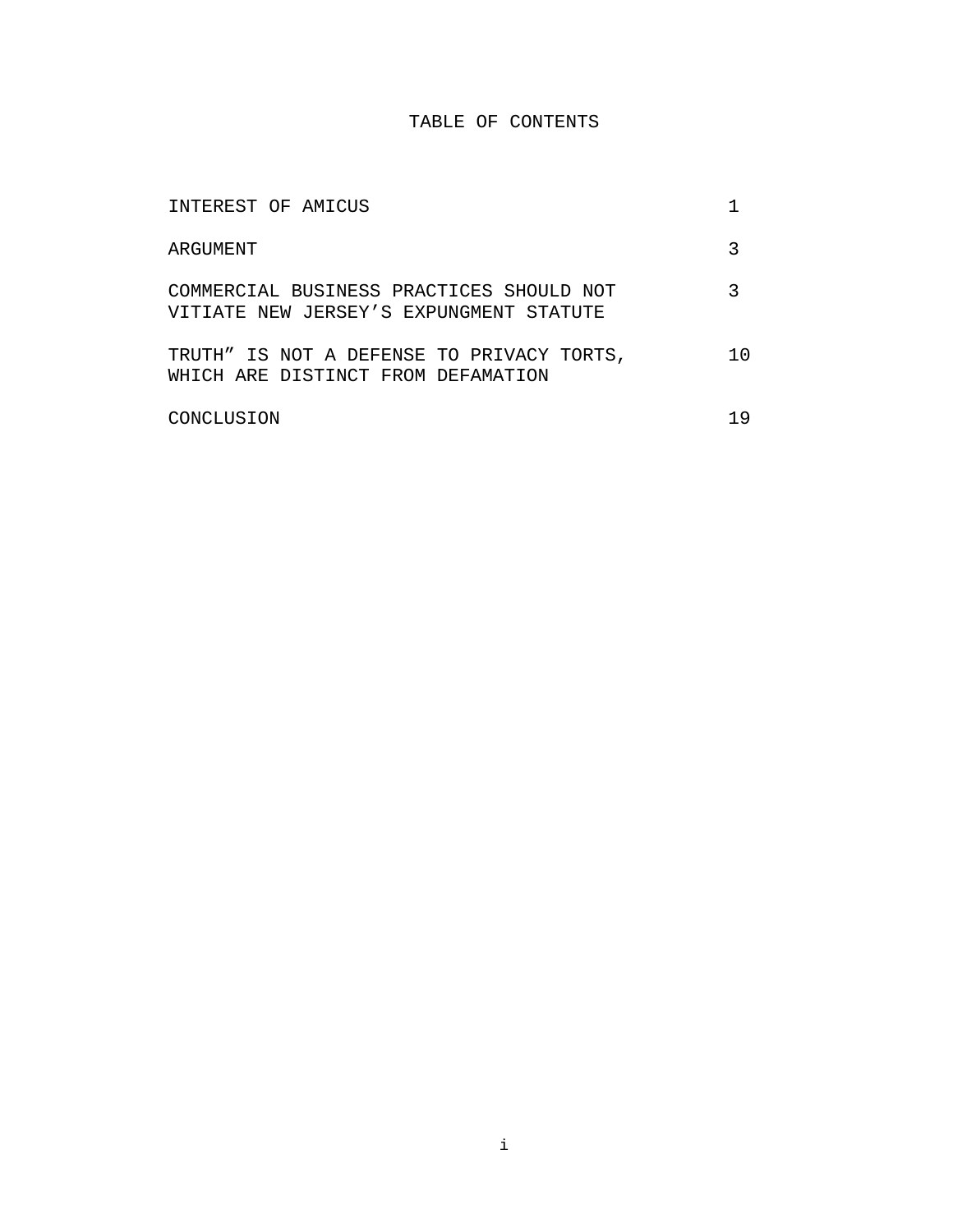# TABLE OF AUTHORITIES

| Bergfeld v. Board of Election Comm'rs              | 17           |
|----------------------------------------------------|--------------|
| for City of St. Louis, 2007 WL 5110310             |              |
| (E.D. MO. 2007)                                    |              |
| Bodah v. Lakevill Motor Express, Inc.,             | 16           |
| 663 N.W.2d 550 (Minn. 2003)                        |              |
|                                                    |              |
| Boese v. Paramount Pictures Corp.,                 | 18           |
| 952 F. Supp. 550 (N.D. Ill. 1996)                  |              |
|                                                    |              |
| Cibenko v. Worth Publishers,                       | 14           |
| 510 F.Supp. 761 (D.N.J. 1981)                      |              |
|                                                    |              |
| Cox Broadcasting Corp. v. Cohen,                   | 6            |
| 420 U.S. 469 (1974)                                |              |
|                                                    |              |
| Crawford v. Marion County Election Board,          | $\mathbf 1$  |
| 128 S. Ct. 1610 (2008)                             |              |
|                                                    |              |
| Crump v. Beckley Newspapers, Inc.,                 | 12           |
| 320 S.E.2d 70 (W.Va. 1984)                         |              |
|                                                    |              |
| Department of Justice v. City of Chicago,          | $\mathbf{1}$ |
| 537 U.S. 1229 (2003)                               |              |
|                                                    |              |
| Doe v. Chao, 540 U.S. 614 (2003)                   | $\mathbf 1$  |
|                                                    |              |
| Doe v. Reed, 529 F.3d 892 (9th Cir. 2008),         | $\mathbf{1}$ |
| cert. granted, 130 S. Ct. 1011                     |              |
| (U.S. Dec. 14, 2009)                               |              |
|                                                    |              |
| Douglass v. Hustler Magazine, Inc.,                | 14           |
| 769 F.2d 1128 (7th Cir. 1985), cert. denied,       |              |
| 475 U.S. 1094 (1986)                               |              |
|                                                    |              |
| Eastwood v. Cascade Broad., 708 P.2d 1216          | 12           |
| rev'd 722 P.2d 1295 (Wash. 1986)                   |              |
|                                                    |              |
| Flores-Figueroa v. United States,                  | 1            |
| 129 S. Ct. 1886 (2009)                             |              |
|                                                    |              |
| <u>Florida Star v. B.J.F., 491 U.S.</u> 524 (1989) | 6            |
|                                                    |              |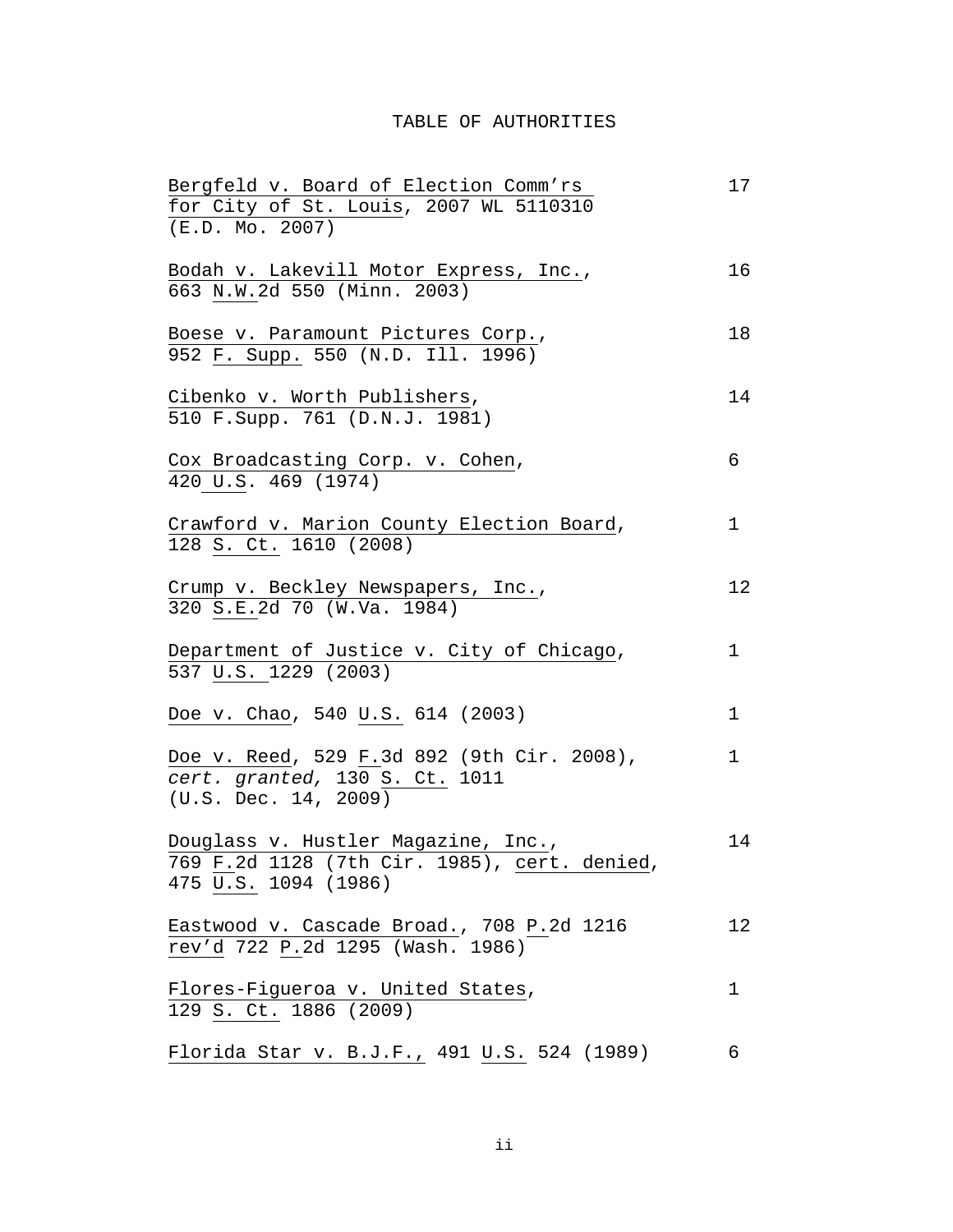| Flowers v. Carville, 310 F.3d 1118<br>(9th Cir. 2002)                                                                       | 13   |  |
|-----------------------------------------------------------------------------------------------------------------------------|------|--|
| Fogel v. Forbes, Inc.,<br>500 F. Supp. 1081 (E.D. Pa. 1980)                                                                 | 15   |  |
| Godbehere v. Phoenix Newspapers, Inc.,<br>783 P.2d 781 (Ariz. 1989)                                                         | 12   |  |
| Hazlitt v. Fawcett Publ'ns, Inc.,<br>116 F. Supp. 538, 541-42 (D. Conn. 1953)                                               | 13   |  |
| Herring v. United States, 129 S. Ct. 695 (2009)                                                                             | 1, 4 |  |
| Hiibel v. Sixth Judicial Circuit of Nevada,<br>542 U.S. 177 (2004)                                                          | 1    |  |
| International Union v. Garner,<br>601 F. Supp. 187 (M.D. Tenn. 1985)                                                        | 17   |  |
| Jankovic v. International Crisis Group,<br>494 F.3d 1080 (D.C. Cir. 2007)                                                   | 12   |  |
| Kepallas v. Kofman, 459 P.2d 912 (Cal. 1969)                                                                                | 18   |  |
| Kohler v. Englade, 470 F.3d 1104 (5th Cir. 2006)                                                                            | 2    |  |
| Los Angeles Police Dept. v. United Reporting Pub. 7<br>Corp., 528 U.S. 32 (1999)                                            |      |  |
| Lovgren v. Citizens First Nat. Bank of Princeton, 15<br>534 N.E.2d 987 (Ill. 1989)                                          |      |  |
| Machleder v. Diaz, 538 F. Supp. 1364<br>(S.D.N.Y. 1982)                                                                     | 12   |  |
| McCormack v. Oklahoma Pub. Co., 613 P.2d 737<br>(Okla. 1980)                                                                | 17   |  |
| Moore v. Sun Pub. Corp.,<br>881 P.2d 735 (N.M. Ct. App. 1994)                                                               | 18   |  |
| National Cable and Telecommunications<br>Association v. Federal Communications Commission,<br>555 F.3d 996 (D.C. Cir. 2009) | 1    |  |
| Reno v. Condon, 528 U.S. 141 (2000)                                                                                         | 1    |  |

iii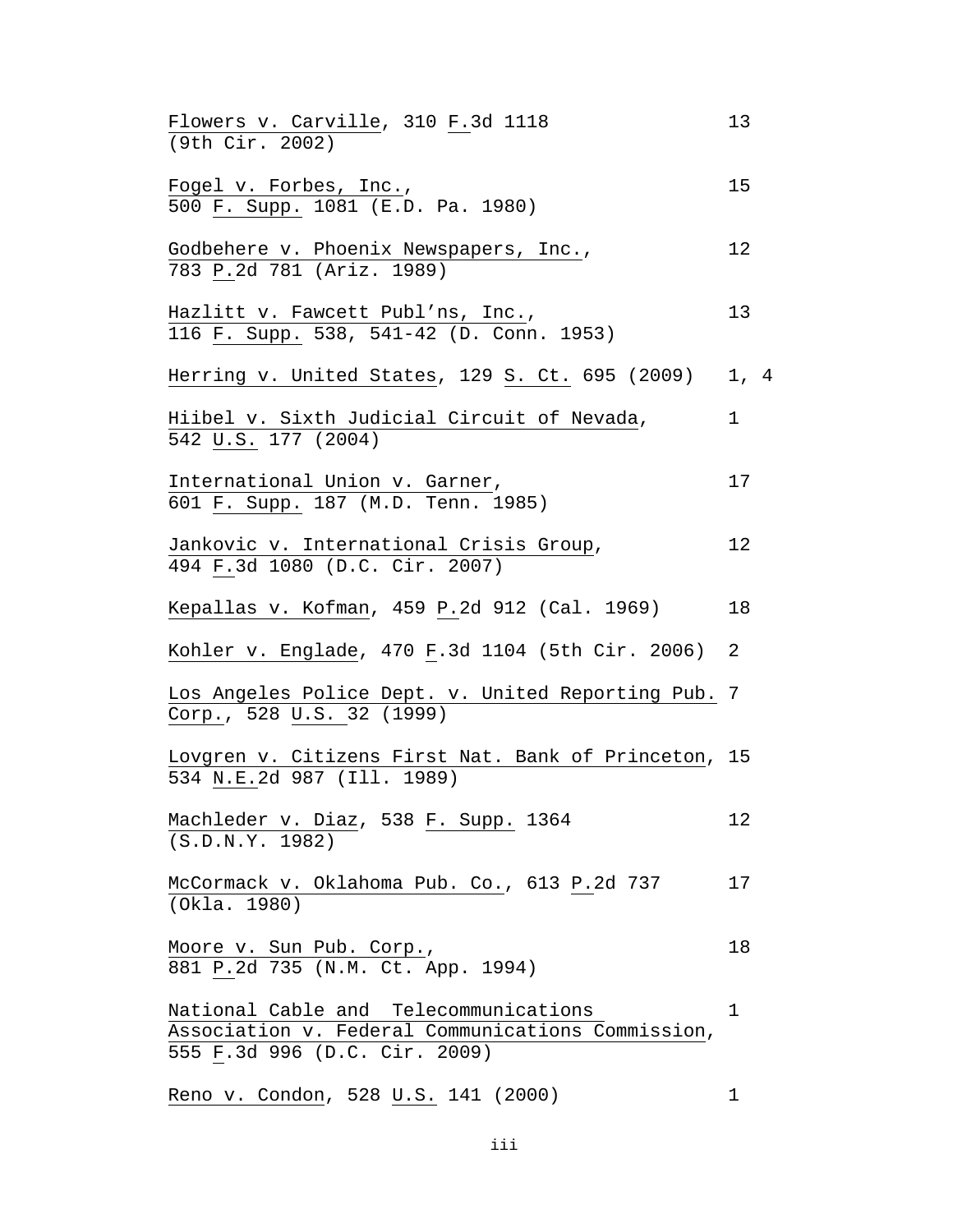| Ritzmann v. Weekly World News, Inc.,<br>614 F. Supp. 1336 (N.D. Tex. 1985)                                 | 12, 18      |  |
|------------------------------------------------------------------------------------------------------------|-------------|--|
| Romaine v. Kallinger, 109 N.J. 282 (1988)                                                                  | 11, 16      |  |
| Russell v. Thomson Newspapers, Inc.,<br>842 P.2d 896 (Utah 1992)                                           | 12          |  |
| Smith v. Doe, 538 U.S. 84 (2003)                                                                           | 1           |  |
| Smith v. Doss, 37 So.2d 118 (Ala. 1949)                                                                    | 18          |  |
| State v. Raines, 857 A.2d 19 (Md. 2003)                                                                    | 2           |  |
| State v. Reid, 194 N.J. 386 (2008)                                                                         | $\mathbf 1$ |  |
| Smith v. Stewart, 660 S.E.2d 822<br>(Ga. Ct. App. 2008)                                                    | 17          |  |
| Time, Inc. v. Hill, 385 U.S. 374 (1967)                                                                    | 13          |  |
| UHL v. Columbia Broad. Sys., Inc.,<br>476 F. Supp. 1134, 1139 (W.D. Pa. 1979)                              | 15          |  |
| United States v. Kincade,<br>379 F.3d 813 (9th Cir. 2004),<br>cert. denied 544 U.S. 924 (2005)             | 2           |  |
| U.S. Department of Justice v. Reporters<br>Committee for Freedom of the Press,<br>489 U.S. 749, 762 (1989) | 5           |  |
| Uranga v. Federated Publ'ns, Inc.,<br>67 P.3d 29 (Idaho 2003)                                              | 17          |  |
| Watchtower Bible and Tract Society of N.Y.,<br>Inc. v. Village of Stratton, 536 U.S. 150 (2002)            | 1           |  |
| West v. Media General Convergence, Inc.,<br>53 S.W.3d 640 (Tenn. 2001)                                     | 12          |  |
| Zechman v. Merrill Lynch, 742 F. Supp. 1359<br>(N.D. Ill. 1990)                                            | 15          |  |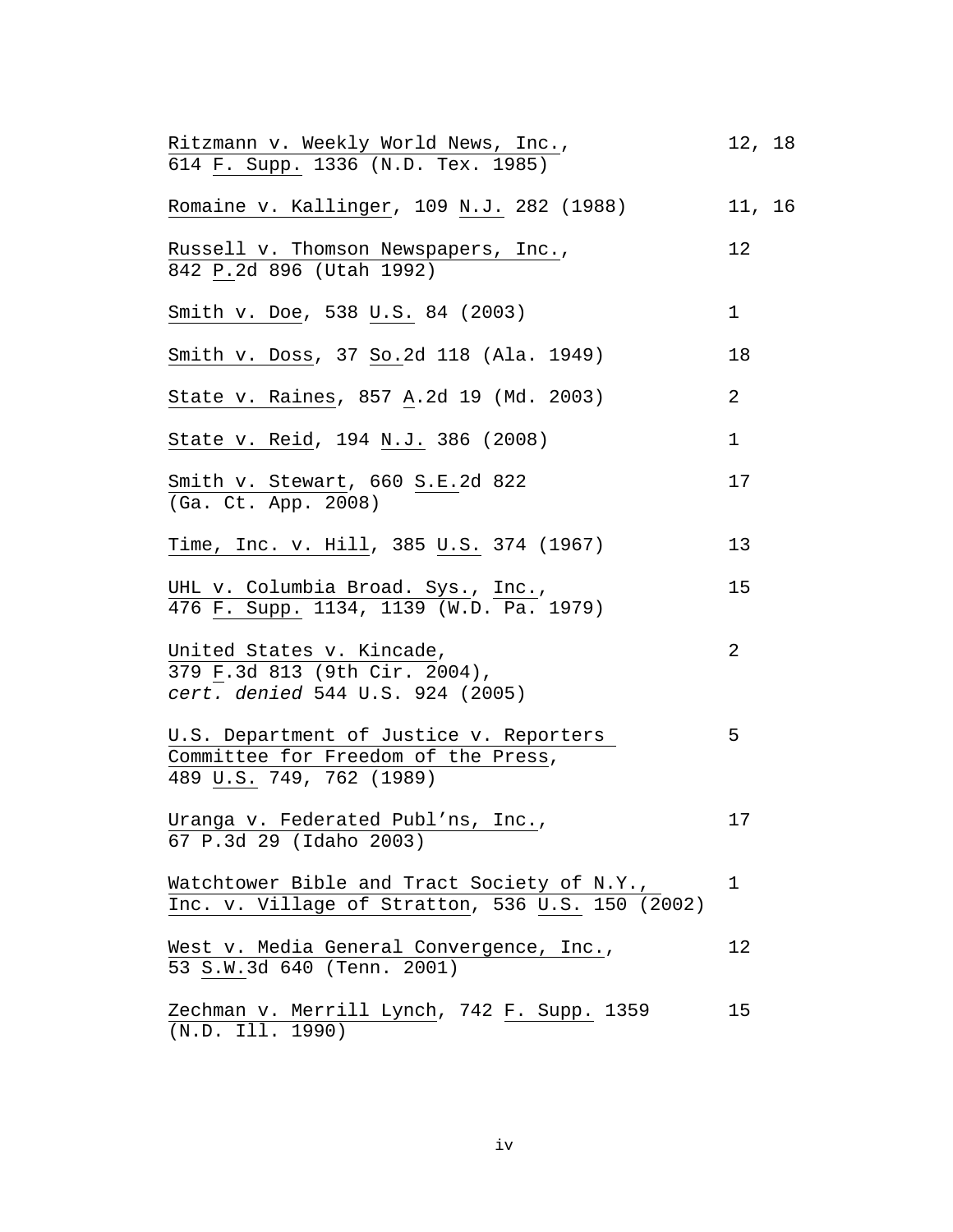STATUTES

| New Jersey Expungement Statute,<br>N.J.S.A. 2C:52-1 to -32                                                                                                         |  | 3, 5, 10 |
|--------------------------------------------------------------------------------------------------------------------------------------------------------------------|--|----------|
| Fair Credit Reporting Act 15 U.S.C. § 1681                                                                                                                         |  | 5        |
| OTHER SOURCES                                                                                                                                                      |  |          |
| Bureau of Justice Statistics, Improving<br>Access to and Integrity of Criminal History<br>Records, NCJ 200581 (July 2005)                                          |  | 7        |
| Bureau of Justice Statistics, Report of the<br>National Task Force on Privacy, Technology<br>and Criminal Justice Information, NCL 187669,<br>at 47 (Aug. 2001)    |  | 7        |
| Jonathan D. Glatzer, Another Hurdle for the<br>Jobless: Credit Inquiries, N.Y. Times<br>August 7, 2009                                                             |  | 6        |
| Evan Hendricks, Credit Scores and Credit Reports: 7<br>How the System Really Works,<br>What You Can Do (2004)                                                      |  |          |
| Ellen Nakashima, A Good Name Dragged Down,<br>Wash. Post, March 19, 2008                                                                                           |  | 4        |
| William Prosser, Privacy,<br>48 Cal. L. Rev. 383 (1960)                                                                                                            |  | 11       |
| Prosser & Keeton on Torts § 117 (5th ed. 1984)                                                                                                                     |  | 11       |
| Restatement (Second) of Torts § 652E (1977)                                                                                                                        |  | 11       |
| Brad Stone, If You Run a Red Light, Will<br>Everyone Know? N.Y. Times, August 3, 2008                                                                              |  | 9        |
| Samuel Warren and Louis Brandeis,<br>The Right to Privacy, 4 Harv. L. Rev. 193 (1890)                                                                              |  | 10       |
| Peter A. Winn, Online Court Records:<br>Balancing Judicial Accountability and Privacy<br>in an Age of Electronic Information,"<br>79 Wash. L. Rev. 307, 315 (2004) |  | 7        |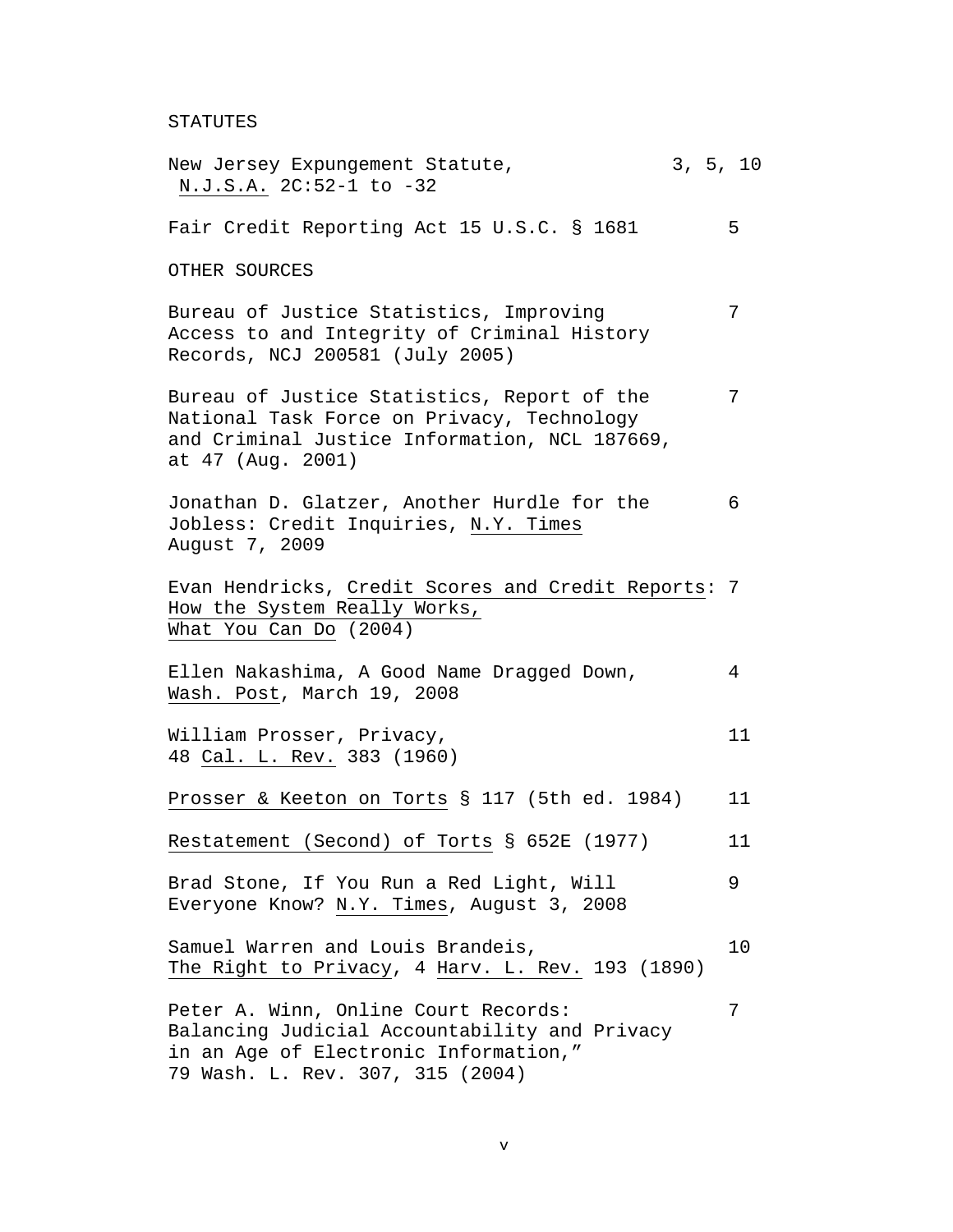#### INTEREST OF AMICUS

The Electronic Privacy Information Center (EPIC) is a public interest research center in Washington, D.C., established in 1994 to focus public attention on emerging civil liberties issues and to protect privacy, the First Amendment, and other Constitutional values. $<sup>1</sup>$  $<sup>1</sup>$  $<sup>1</sup>$ </sup>

EPIC has participated as *amicus curiae* before this Court, State v. Reid, 194 N.J. 386 (2008), and in many other jurisdictions, concerning privacy issues, new technologies, and Constitutional interests. See*,* e.g.*,* Doe v. Reed, 529 F.3d 892 (9th Cir. 2008), cert. granted*,* 130 S. Ct. 1011 (U.S. Dec. 14, 2009) (No. 09-559); Flores-Figueroa v. United States, 129 S. Ct. 1886 (2009); Herring v. United States, 129 S. Ct. 695 (2009); Crawford v. Marion County Election Board, 128 S. Ct. 1610 (2008); Hiibel v. Sixth Judicial Circuit of Nevada, 542 U.S. 177 (2004); Doe v. Chao, 540 U.S. 614 (2003); Smith v. Doe, 538 U.S. 84 (2003); Department of Justice v. City of Chicago, 537 U.S. 1229 (2003); Watchtower Bible and Tract Society of N.Y., Inc. v. Village of Stratton, 536 U.S. 150 (2002); Reno v. Condon, 528 U.S. 141 (2000); National Cable and

<span id="page-6-0"></span> $^1$  This brief was prepared with the assistance of Veronica Louie, a law student at Northeastern University School of Law and participant in the EPIC Internet Public Interest Opportunities Program (IPIOP).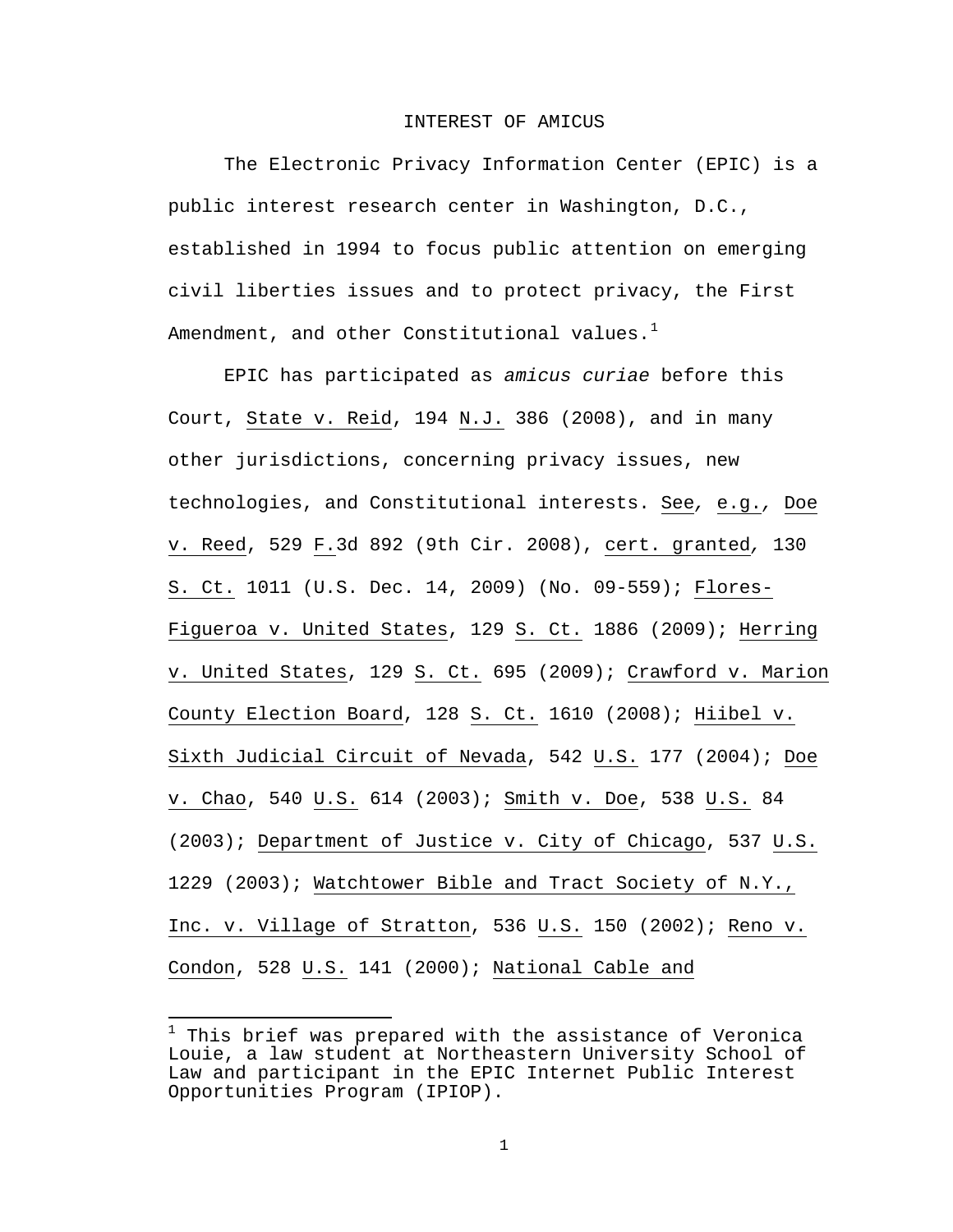Telecommunications Association v. Federal Communications Commission, 555 F.3d 996 (D.C. Cir. 2009); Kohler v. Englade, 470 F.3d 1104 (5th Cir. 2006) 470 F.3d 1104 (5th Cir. 2006); United States v. Kincade, 379 F.3d 813 (9th Cir. 2004), cert. denied, 544 U.S. 924 (2005); and State v. Raines, 857 A.2d 19 (Md. 2003).

EPIC has a particular interest in the subject of expungement, see e.g., EPIC, Expungement, (outlining common elements of state expungement statutes), http://epic.org/privacy/expungement/. The social consequences of a criminal record can effectively lead to the denial of an individual's opportunity for employment, housing, education, credit, and the right to civic participation.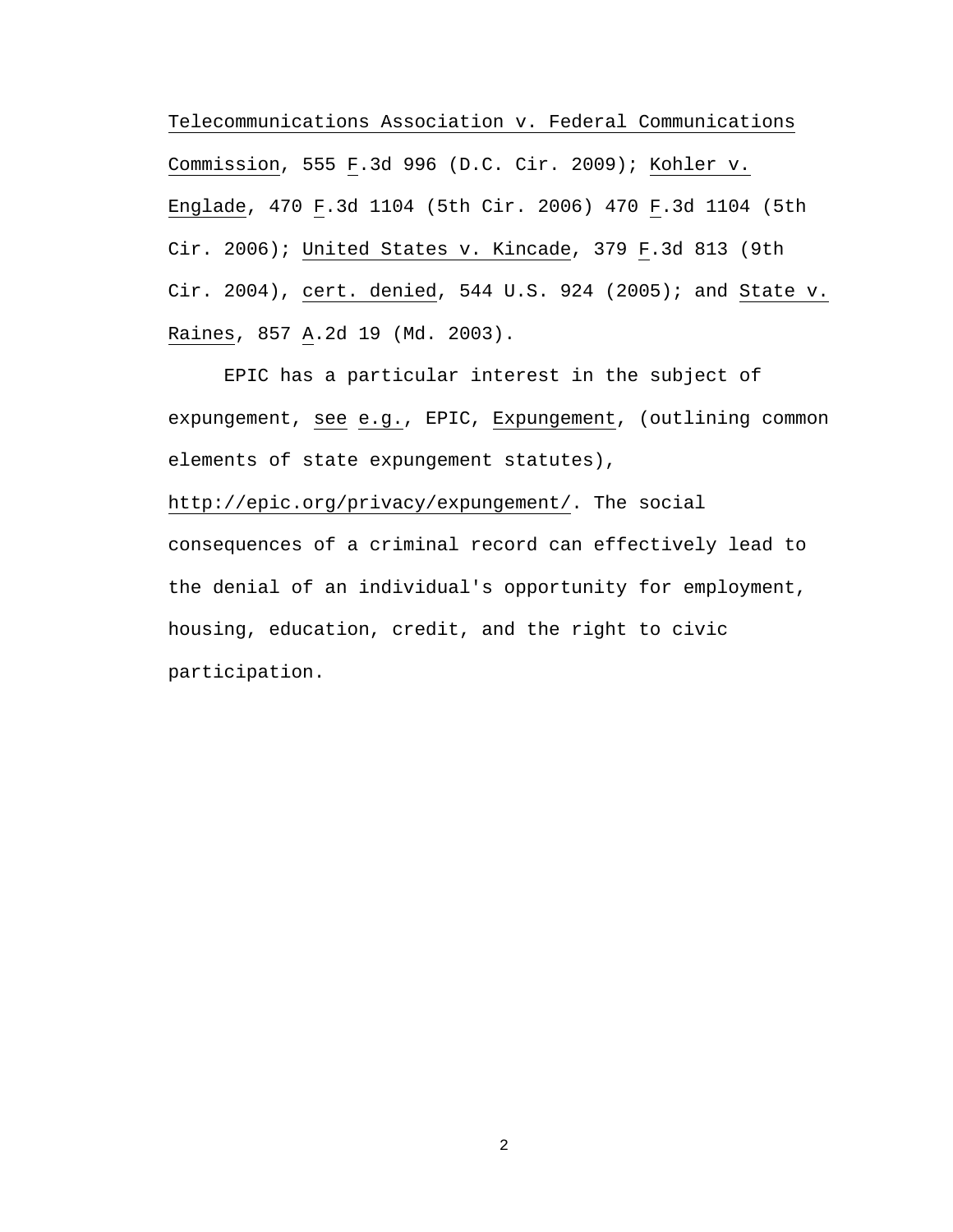#### ARGUMENT

### I. COMMERCIAL BUSINESS PRACTICES SHOULD NOT VITIATE NEW JERSEY'S EXPUNGMENT STATUTE

A judicial determination of expungement is important as a legal matter, as a policy issue, and as a matter of social justice. After someone has been rehabilitated, having paid the prescribed debt to society, he or she should not be penalized in perpetuity. Expungement reflects a judicial determination of fairness that should be respected, regardless of new business practices or technological change.

However, data mining companies ignore judicial determinations and attempt to make conviction records live forever when they buy these records from state governments, repackage and sell them for employment background checks, credit ratings, and other commercial uses. Data aggregators such as ChoicePoint, Experian, and DataTrace advertise that their products are accurate because they get their data, including court records, from the government. Their claim is a legal falsity; the publication of the expungement record is itself proscribed. N.J.S.A. 2C:52-30.

To omit the fact of an individual's expungement introduces error into these databases – both the databases sold by the states and the commercial databases sold by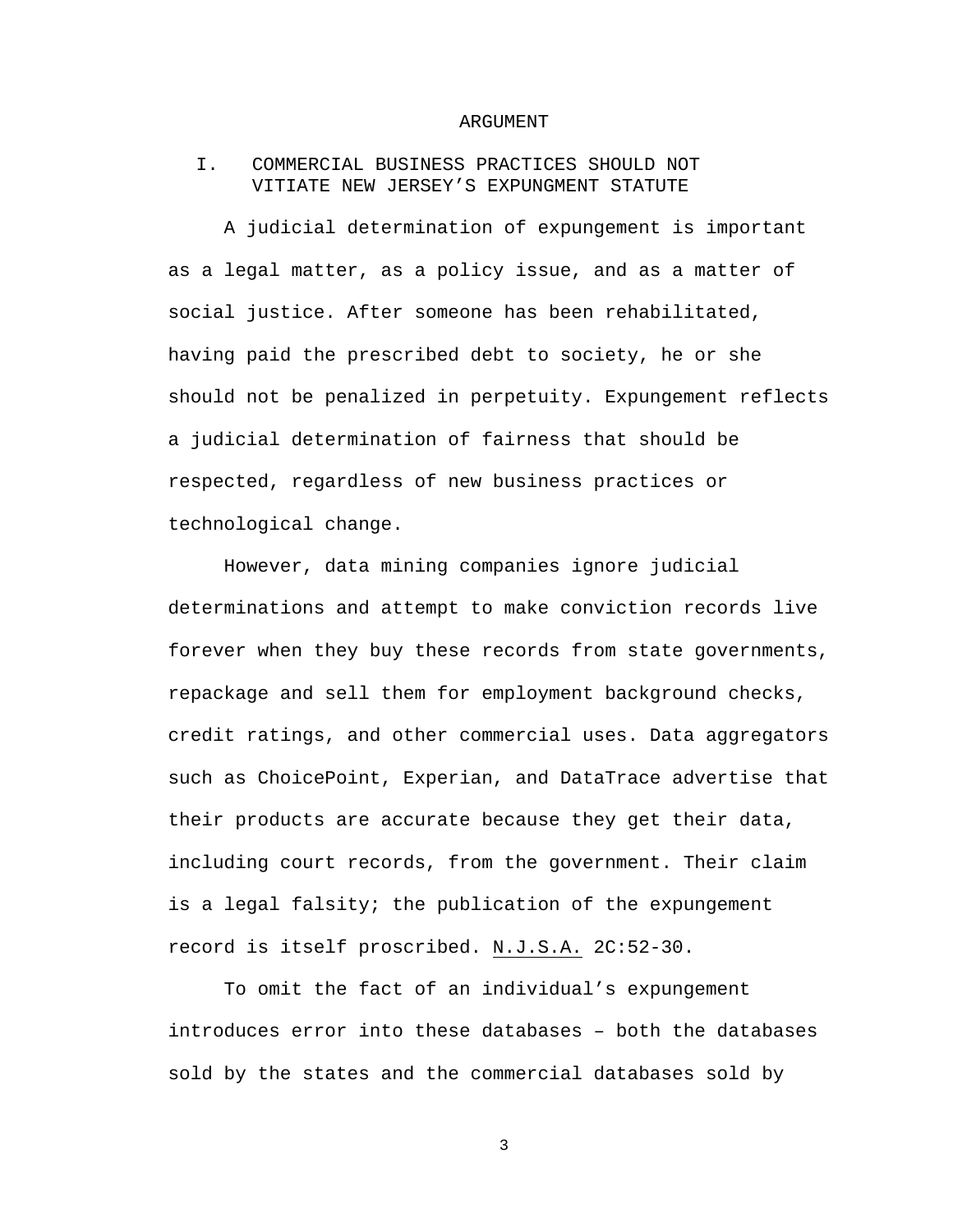data mining companies. Absent the enforcement of the state interest in expungement, there is no avenue to correct these errors, either the data aggregators' or the government's.

The impact of these errors in criminal justice records is not trivial. Individuals who are mistakenly listed as criminals or suspects can face consequences ranging from inconvenience to loss of liberty. Ellen Nakashima, A Good Name Dragged Down, Wash. Post, March 19, 2008. Police work is affected as well, as errors are introduced into criminal databases. As Justice Ginsburg stated recently, "Negligent recordkeeping errors by law enforcement threaten individual liberty, are susceptible to deterrence by the exclusionary rule, and cannot be remedied effectively through other means." Herring, v. U.S., 129 S.Ct. 695 (2009), Ginsburg, J., dissenting.

Absent the enforcement of expungement requirement, credit reporting agencies, developers of employee background checks, and other data aggregators pass judgment on individuals without accountability, motivated only by the profit that the sale of an additional record, accurate or not, provides. The process is also entirely obscure to those who are most directly impacted. People have no way to see information about themselves or demand corrections.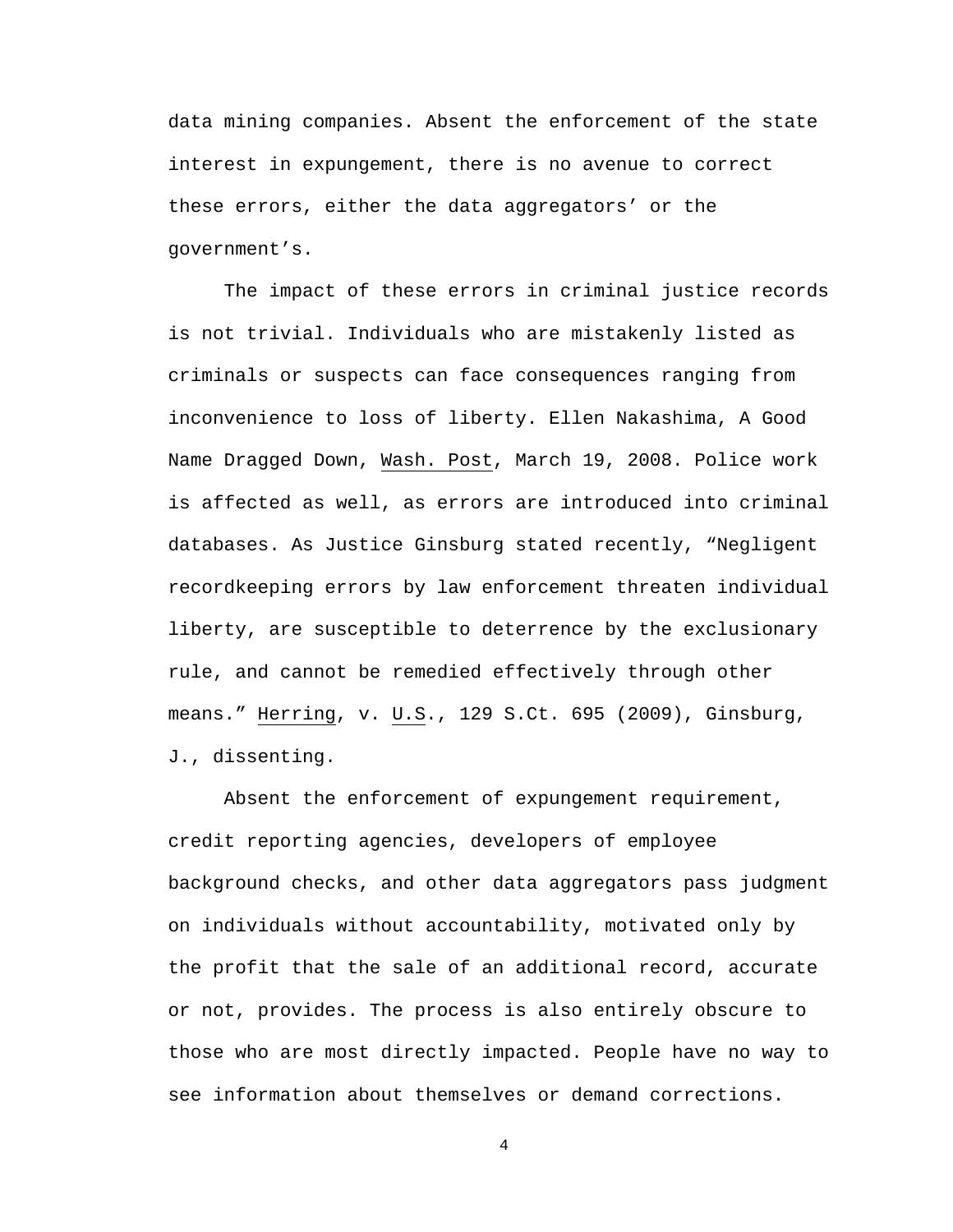They do not know how the information is being disseminated, to whom it will be revealed, or how it will affect their opportunities for employment, housing, education, or credit.

Commercial business practices should not vitiate the remedy of expungement. "Practical obscurity" is necessary to ensure that individuals are able to enjoy the right privacy even though it may be theoretically possible to gather the disparate details of a private life. See, e.g., U.S. Department of Justice v. Reporters Comm. for Freedom of the Press, 489 U.S. 749, 762 (1989). Now that companies seek to sell state records, the ability of the judiciary to safeguard fundamental fairness faces new challenges. Even when these records are made available only in the courthouse (as opposed to online), data aggregators seek to obtain obtain them over the counter and at courthouse terminals. See Report of the Supreme Court Special Committee on Public Access to Court Records, at 31, available at www.judiciary.state.nj.us/

### publicaccess/publicaccess.pdf

This phenomenon threatens to abrogate state and federal statutes, from the expungement statute, N.J.S.A. 2C:52-1 to -32, to the Fair Credit Reporting Act (FCRA). 15 U.S.C. § 1681. For example, FCRA provides that records of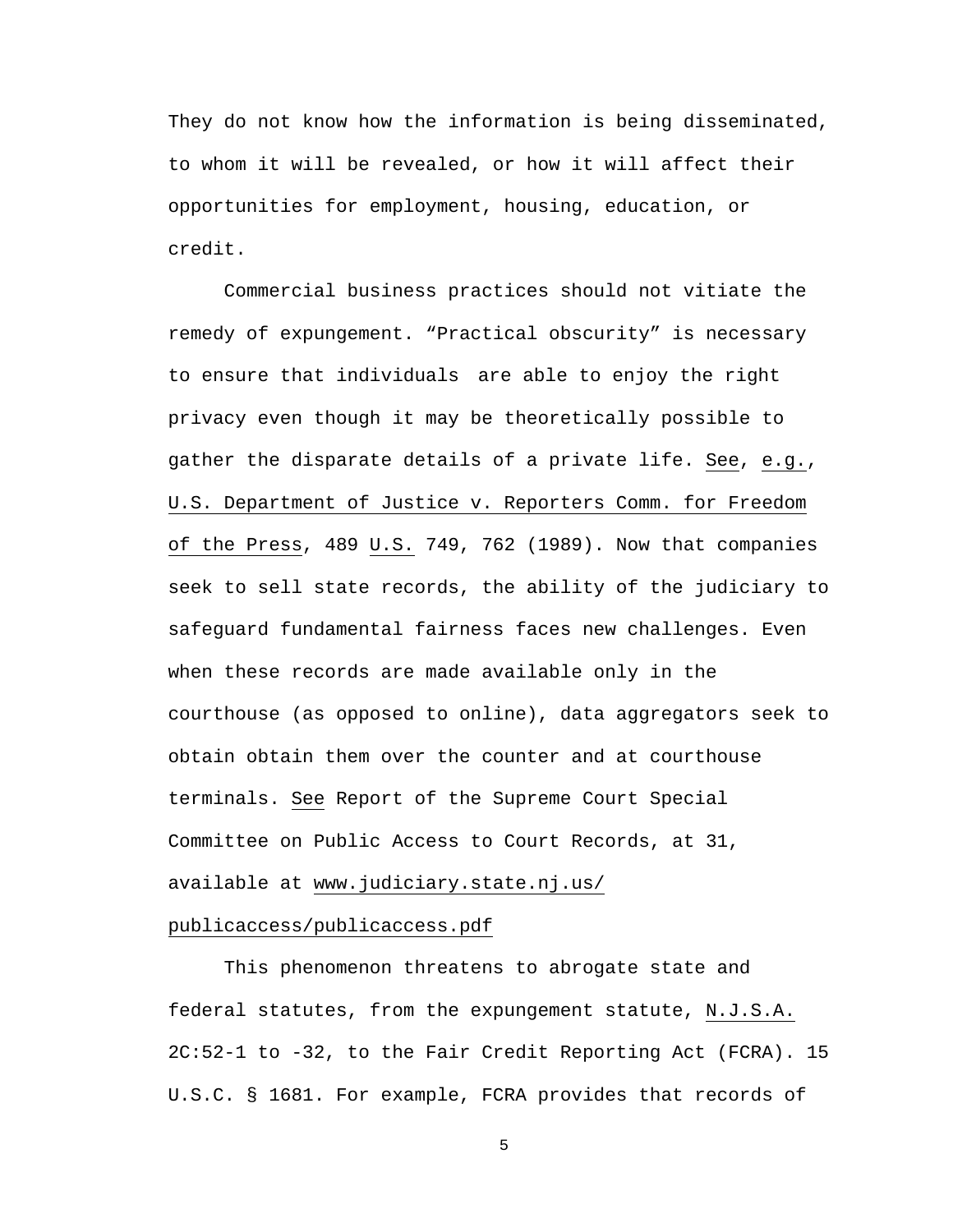bankruptcies may be expunged after 10 years. Now that bankruptcy filings are routinely published on the Internet, commercial entities can download and keep the bankruptcy records indefinitely in their proprietary databases. Without an opportunity to review, correct, and expunge their records, there will be no practical way to clear one's name and credit rating - ever.

A record of conviction makes it harder to get a job, rent an apartment and secure a loan. See*,* e.g.*,* Jonathan D. Glatzer, Another Hurdle for the Jobless: Credit Inquiries, N.Y. Times August 7, 2009. For minority groups, this has repercussions, because blacks and Hispanics are overrepresented in the prison population in New Jersey. This problem is particularly severe for arrest-only records.

But there is no incentive to update or maintain records that have been purchased from the courts. Once the government has published information about an individual, it cannot punish others who publish the same information when it is obtained by lawful means. Cox Broad. Corp. v. Cohen, 420 U.S. 469 (1974); Florida Star v. B.J.F., 491 U.S. 524 (1989).

The state has an interest in limiting access to public records, when used for commercial purposes, see Los Angeles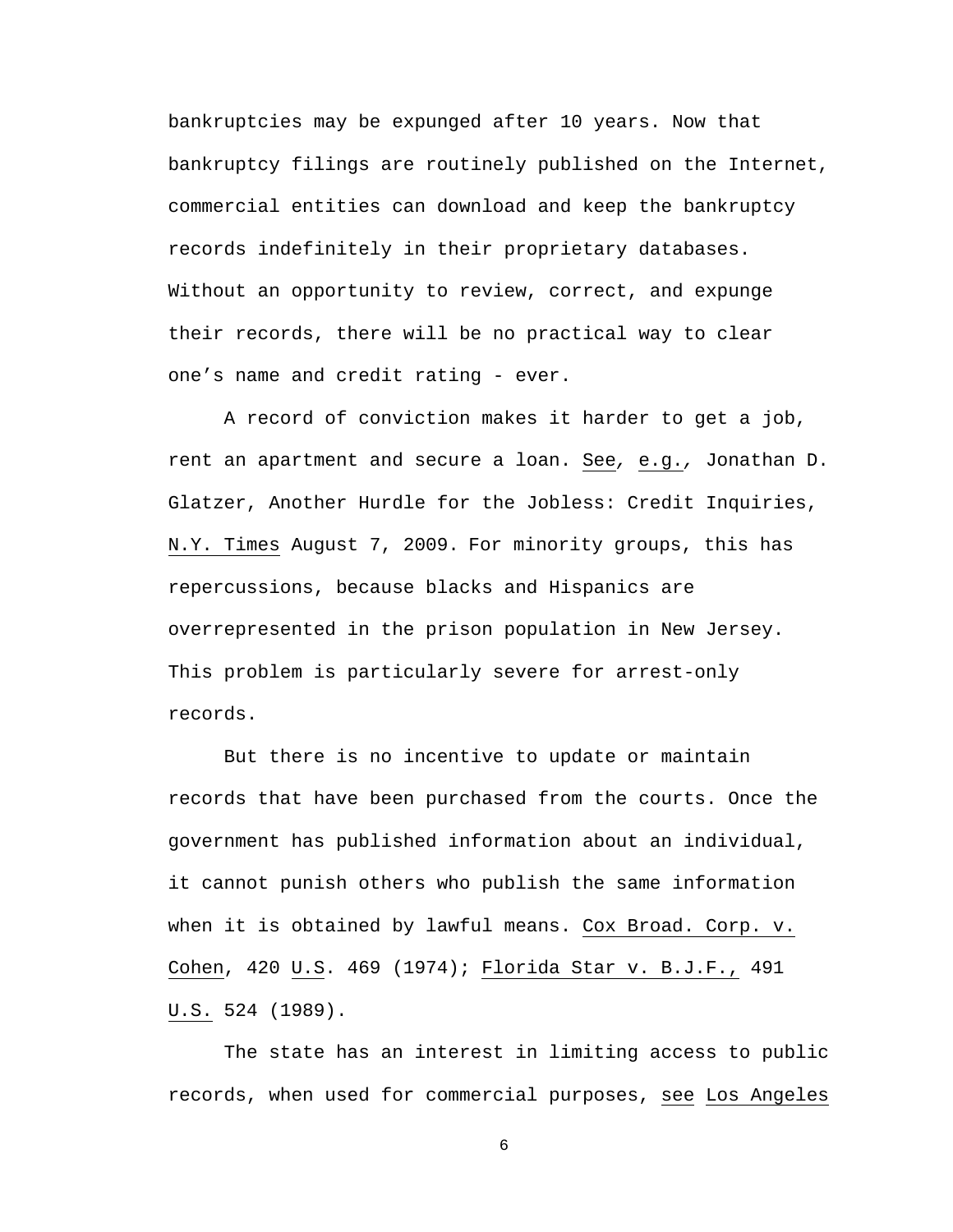Police Dept. v. United Reporting Pub. Corp., 528 U.S. 32 (1999), and for governmental purposes as well.

Police work, for example, is affected as errors are introduced into criminal justice databases. According to the Bureau of Justice Statistics, the National Criminal Information Center (NCIC) database has been plagued with errors for years. Bureau of Justice Statistics, Improving Access to and Integrity of Criminal History Records, NCJ 200581 (July 2005). "In the view of most experts, inadequacies in the accuracy and completeness of criminal history records is the single most serious deficiency affecting the Nation's criminal history record information systems." Bureau of Justice Statistics, Report of the National Task Force on Privacy, Technology and Criminal Justice Information, NCL 187669, at 47 (Aug. 2001). Audits of criminal history records are rare. Bureau of Justice Statistics, Improving Access to and Integrity of Criminal History Records, NCJ 200581 (July 2005), at 13.

Inaccuracy problems are similarly rampant in commercial reports generated by data mining companies, which use conviction records. See*,* e.g.*,* Evan Hendricks, Credit Scores and Credit Reports: How the System Really Works, What You Can Do (2004).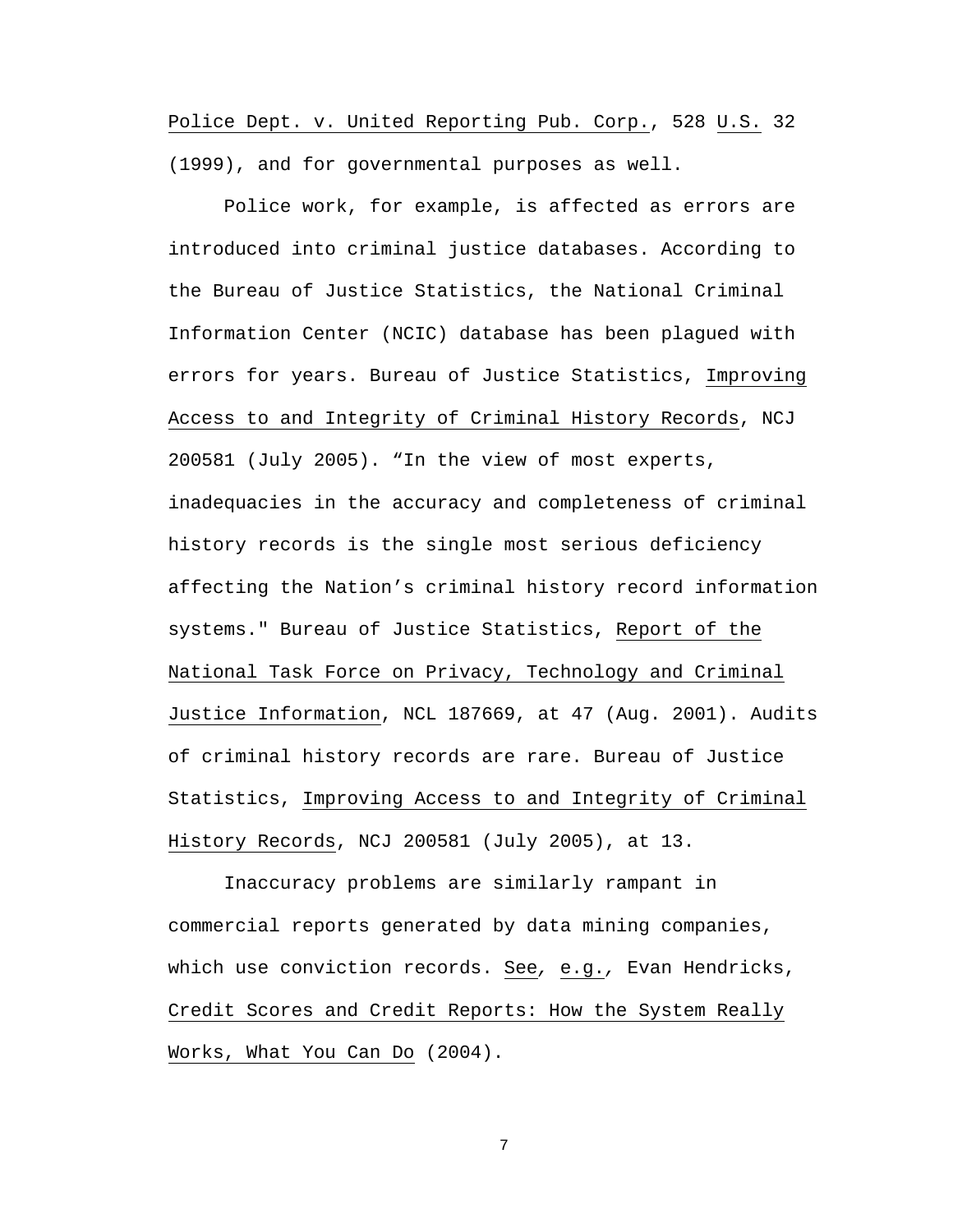This has repercussions for citizens' faith in the judiciary. See*,* e.g.*,* Peter A. Winn, Online Court Records: Balancing Judicial Accountability and Privacy in an Age of Electronic Information, 79 Wash. L. Rev. 307, 315 (2004) (access to court records will affect all participants in the judicial system). For example, the Asbury Park Press purchases bulk records from the New Jersey state government (including the courts), and republishes them online. While the records, which include property records and taxes, government payrolls, school performance report cards, crime reports and conviction records, are easy to use, the Asbury Park Press cannot take it upon itself to fix errors. See www.app.com/apps/pbcs.dll/section?Category=DATA

A specific piece of litigation arose from an ambiguity in New Jersey's Judiciary Electronic Filing and Information System (JEFIS). ChoicePoint issued a report based on a JEFIS record, stating that an individual named Karl Benedikt had been convicted of "kidnapping and coercion." The statement was not true. It reflected ChoicePoint's interpretation of a numerical code from the JEFIS record.<sup>[2](#page-13-0)</sup> Karl Benedikt sued ChoicePoint, on a theory of negligence.

 $\overline{a}$ 

<span id="page-13-0"></span> $2$  Karl Benedikt was the citizen described in the Report of the Supreme Court Special Committee on Public Access to Court Records, at 52. www.judiciary.state.nj.us/publicaccess/publicaccess.pdf.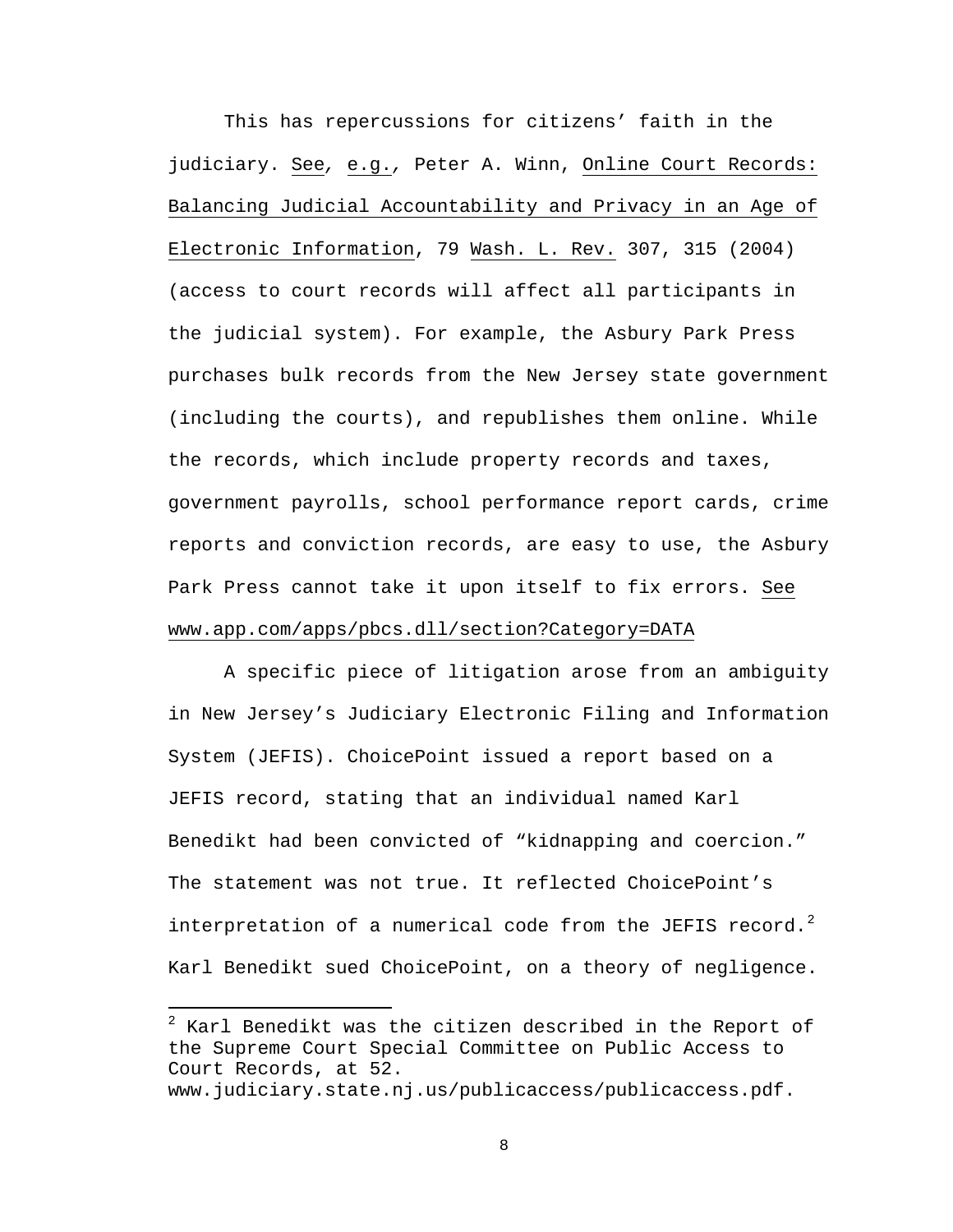Benedikt v. ChoicePoint, No. MRS-L-1084-07 [settled on the eve of trial].

ChoicePoint disclaimed responsibility for the error, reasoning that it was entitled to rely on the records it obtained from the state. The State of New Jersey disclaimed responsibility for the error, because ChoicePoint placed its own interpretation on the numerical code it obtained from JEFIS.

It is impossible to know how frequently similar mistakes affect the lives of New Jersey citizens. As reported in the New York Times, it is entirely possible to be listed as a criminal because of a speeding ticket. Brad Stone, If You Run a Red Light, Will Everyone Know? N.Y. Times, August 3, 2008.

Individuals cannot cure this problem alone. It is the State that gathers the data and publishes the information that may adversely affect individuals. Citizens are entitled to a mechanism that would give them a remedy when injured by errors and omissions. At the very least, when an individual is rehabilitated, retains counsel, and secures an expungement, the State must ensure that the determination is meaningful.

People should have a remedy for the dissemination of falsehoods, including errors and omissions, such as the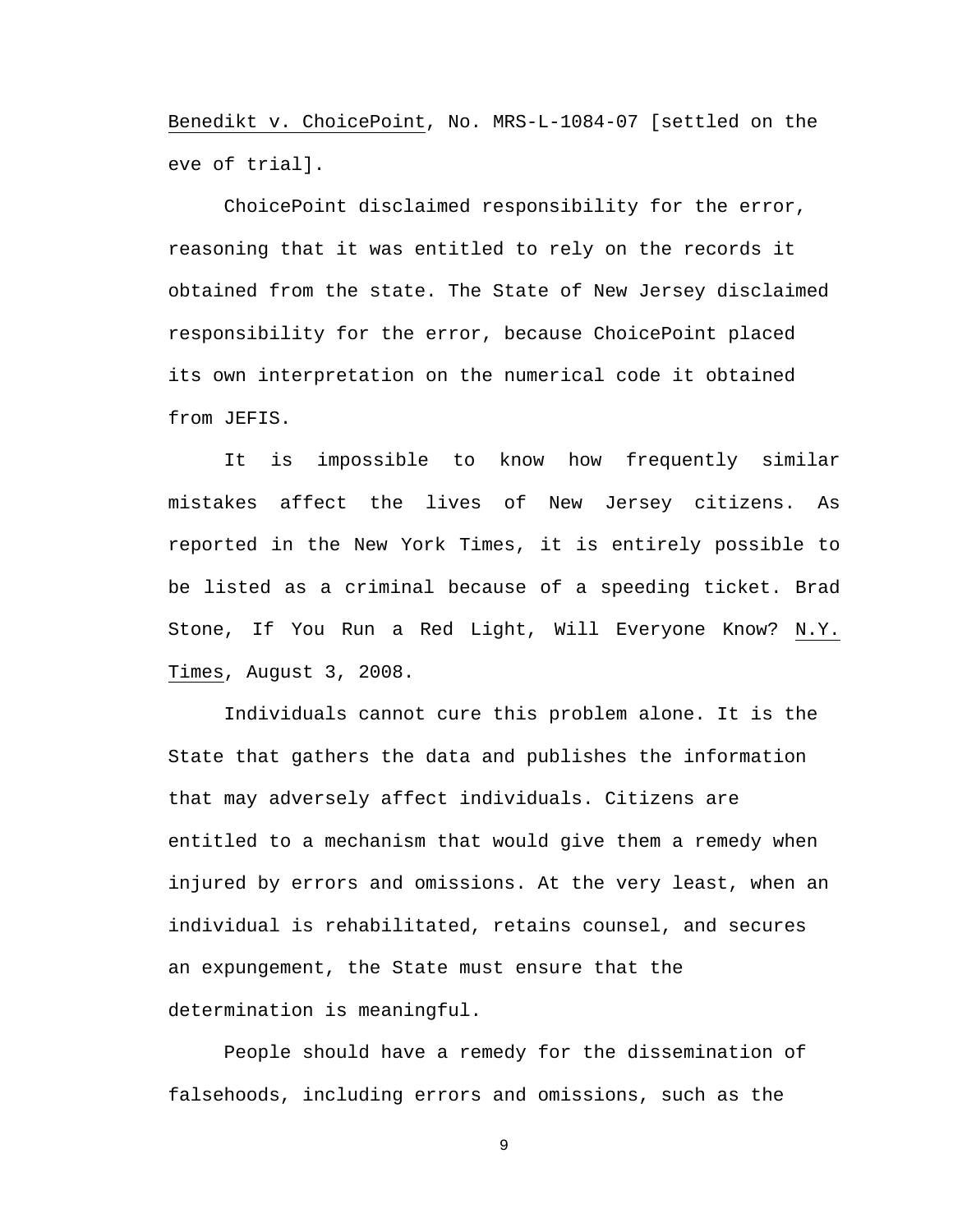omission of the fact that a criminal record has been expunged. That is why New Jersey's expungement statute makes it a disorderly person's offense to knowingly disclose a person's criminal history after expungement. N.J.S.A. 2C:52-30.

Appropriate civil remedies include tort recovery under the theories of false light and disclosure of private facts.

# II. "TRUTH" IS NOT A DEFENSE TO PRIVACY TORTS, WHICH ARE DISTINCT FROM DEFAMATION

Assuming for the sake of argument that a criminal conviction is "true" despite having been expunged, the "truth" of the conviction does not defeat claims for invasion of privacy. Invasion of privacy claims are separate and distinct from defamation claims.

As Samuel Warren and Louis Brandeis observed in their seminal law review article, The Right to Privacy, 4 Harv. L. Rev. 193 (1890), the harm resulting from invasion of "bears a superficial resemblance to the wrongs dealt with by the law of slander and or libel." Id. at 197. Yet "[t]he principle on which the law of defamation rests, covers, however, a radically-different class of effects from those for which attention is now asked." Id.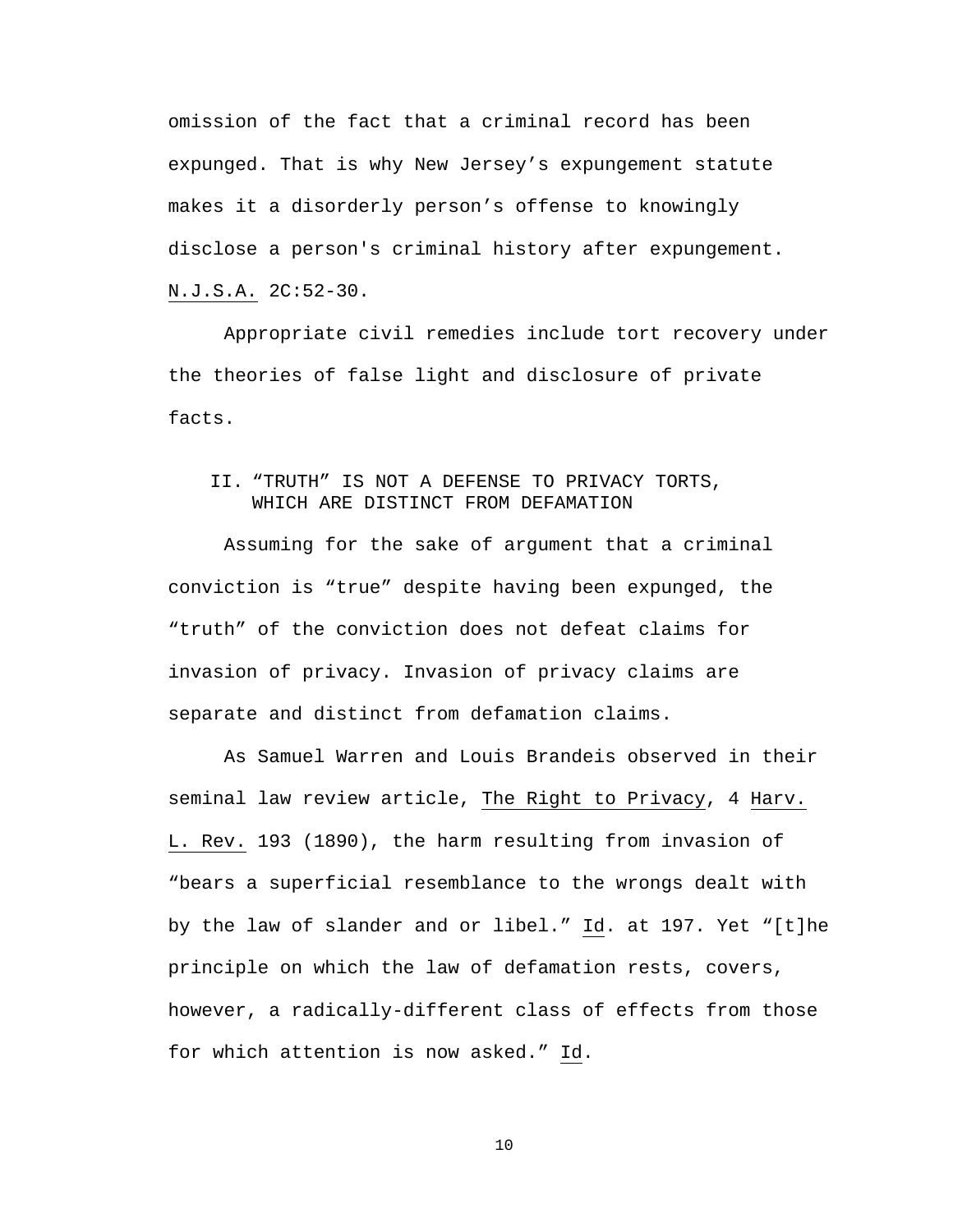In 1960, Dean Prosser set out the influential schema for the invasion of privacy torts, which include (1) intrusion upon seclusion or solitude, (2) public disclosure of private facts, (3) publicity which places the plaintiff in a false light in the public eye, and (4) appropriation of name or likeness. William Prosser, Privacy, 48 Cal. L. Rev. 383 (1960); ALI, Restatement of the Law, Torts, Second, § 652 (1977). None of these claims require establishing the falsehood of the underlying statement. *A. False Light Invasion of Privacy* 

A claim for false light invasion of privacy claim was historically meant to be distinguished from defamation. See Prosser & Keeton on Torts § 117 (5th ed. 1984); Prosser, supra, 48 Cal. L. Rev. at 383 (documenting the evolution of privacy law); Restatement (Second) of Torts § 652E (1977). Prosser highlighted the differences between defamation and false light invasion of privacy stating, "The privacy cases do go considerably beyond the narrow limits of defamation, and no doubt have succeeded in affording a needed remedy in a good many instances not covered by the other tort." Prosser, supra, 48 Cal. L. Rev. at 400-01.

State and federal courts have treated false light invasion of privacy and defamation as distinct claims and discrete bases for relief. See Romaine v. Kallinger, 109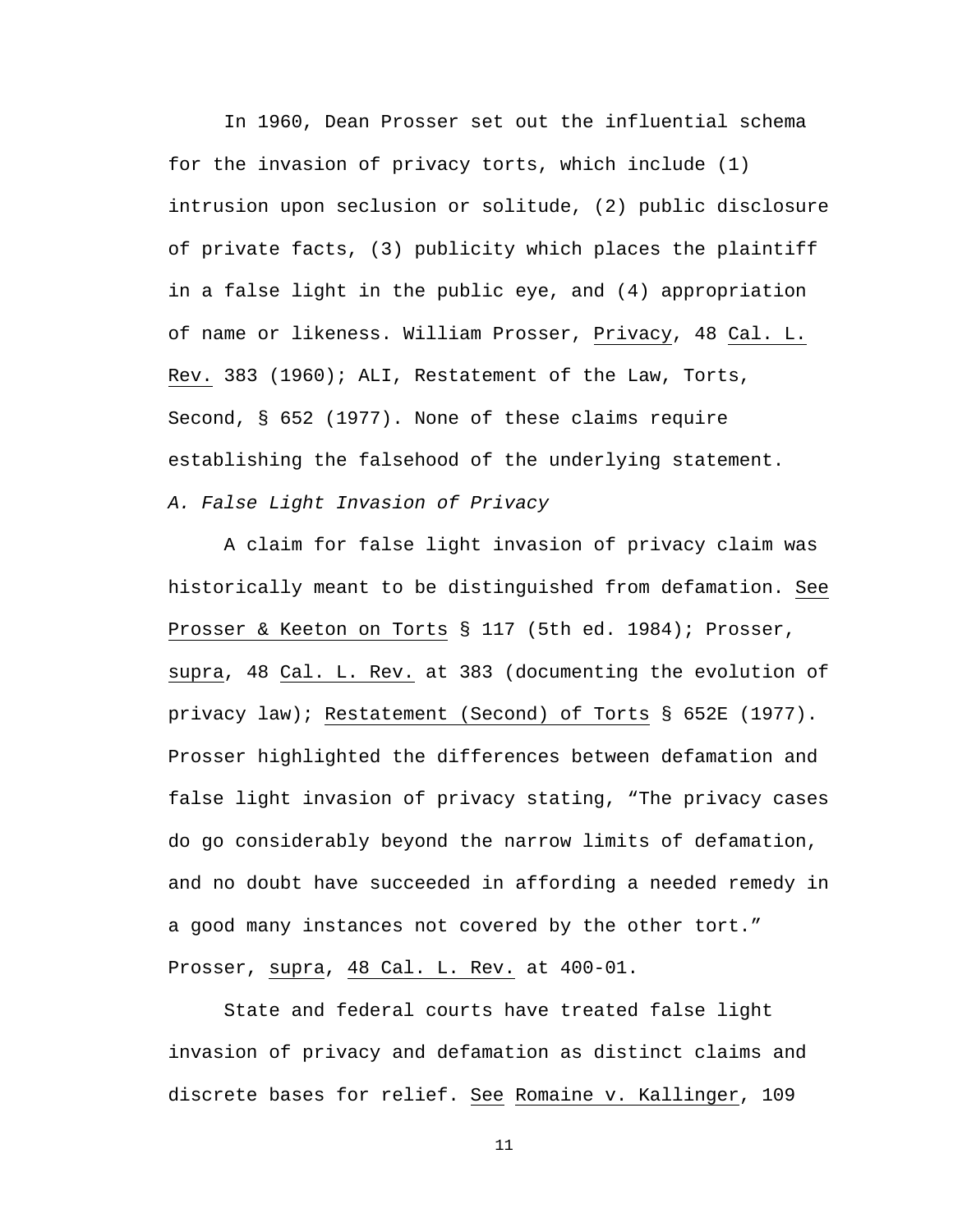N.J. 282 (1988) (analyzing defamation and false light invasion of privacy claims separately); Machleder v. Diaz, 538 F. Supp. 1364, 1375 (S.D.N.Y. 1982) (applying N.J. law) (false light invasion of privacy cause of action separate from a defamation claim); Jankovic v. International Crisis Group, 494 F.3d 1080, 1092 (D.C. Cir. 2007) (reversing dismissal of false light claim because standards for defamation and false light invasion of privacy are not identical); Ritzmann v. Weekly World News, Inc., 614 F. Supp. 1336, 1341 (N.D. Tex. 1985) (recognizing false light claim not coterminous with defamation action); Godbehere v. Phoenix Newspapers, Inc., 783 P.2d 781, 787-88 (Ariz. 1989) (drawing distinction between a tort action for false light invasion of privacy and one for defamation); West v. Media General Convergence, Inc., 53 S.W.3d 640, 645 (Tenn. 2001) (recognizing false light invasion of privacy as a distinct actionable tort from defamation); Russell v. Thomson Newspapers, Inc., 842 P.2d 896, 905-06 (Utah 1992) (false light claim protects an individual's interest in being let alone which is distinct from a defamation claim's interest in reputation); Eastwood v. Cascade Broad., 708 P.2d 1216, 1218, rev'd on statute of limitations 722 P.2d 1295 (Wash. 1986) (defamation and false light invasion of privacy should carefully be distinguished); Crump v. Beckley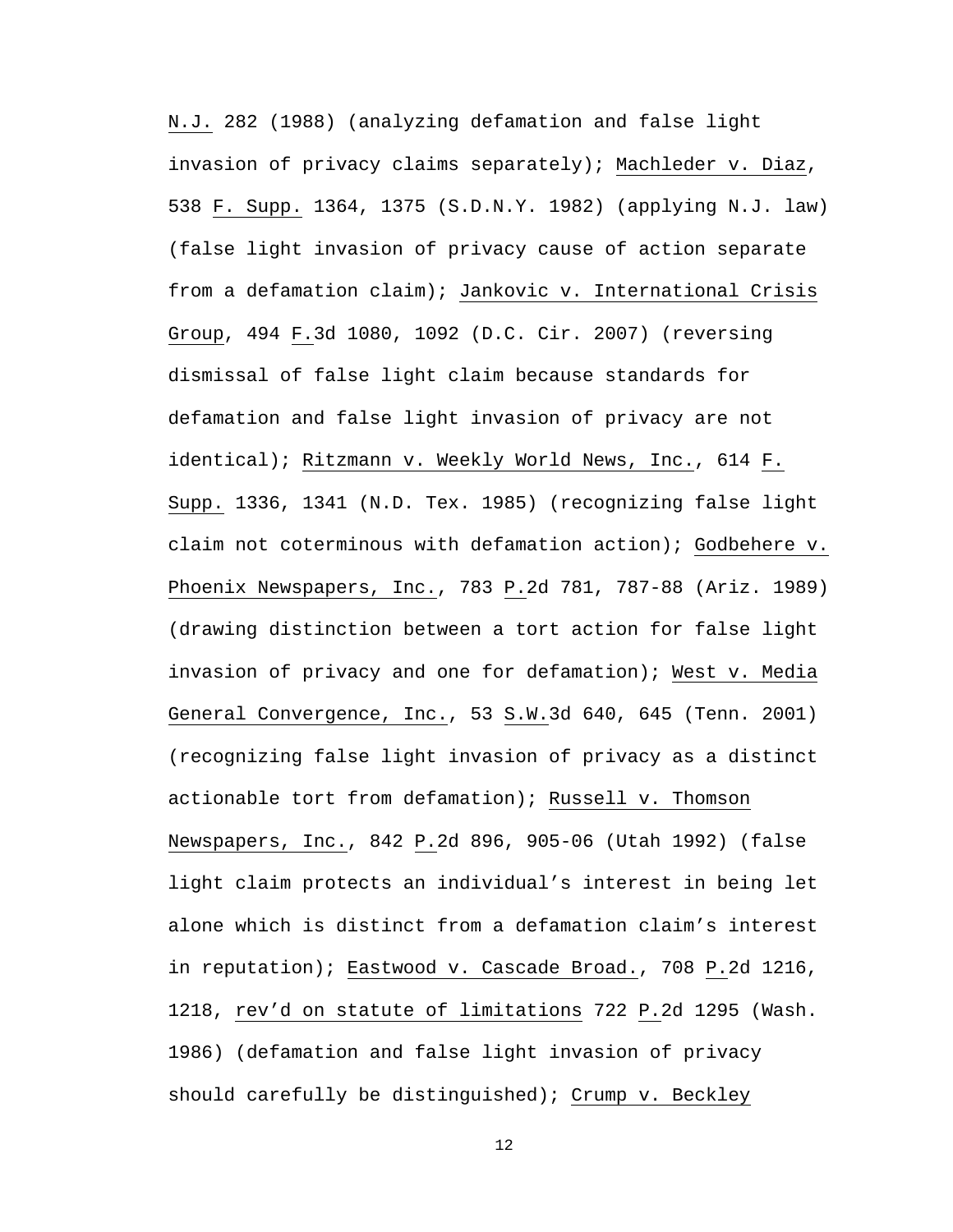Newspapers, Inc., 320 S.E.2d 70, 87-88 (W.Va. 1984) (false light invasion of privacy distinct theory of recovery entitled to separate consideration and analysis).

Although there is some overlap between the elements of defamation and a false light invasion of privacy claim, courts recognize distinct claims and analyze the false light invasion of privacy tort separately from defamation. False light invasion of privacy seeks to protect different interests than defamation, redressing different harms. "A defamation action compensates *damage to reputation* or good name caused by the publication of false information. Privacy, on the other hand, does not protect reputation but protects mental and emotional interests." Godbeher supra, 783 P.2d at 787; see also Time, Inc. v. Hill, 385 U.S. 374, (1967); Flowers v. Carville, 310 F.3d 1118 (9th Cir. 2002); Hazlitt v. Fawcett Publ'ns, Inc., 116 F. Supp. 538, 541-42 (D. Conn. 1953); Russell, supra, 842 P.2d at 906; Eastwood, supra, 708 P.2d at 1218; Crump, supra, 320 S.E.2d at 87. "Indeed, '[t]he gravamen of [a privacy] action … is the injury to the feelings of the plaintiff, the mental anguish and distress caused by the publication.'" Godbehere, supra, 783 P.2d at 787 (citing Reed v. Real Detective Pub. Co., 162 P.2d 133, 139 (Ariz. 1945)). Thus, false light invasion of privacy seeks to redress mental and emotional harm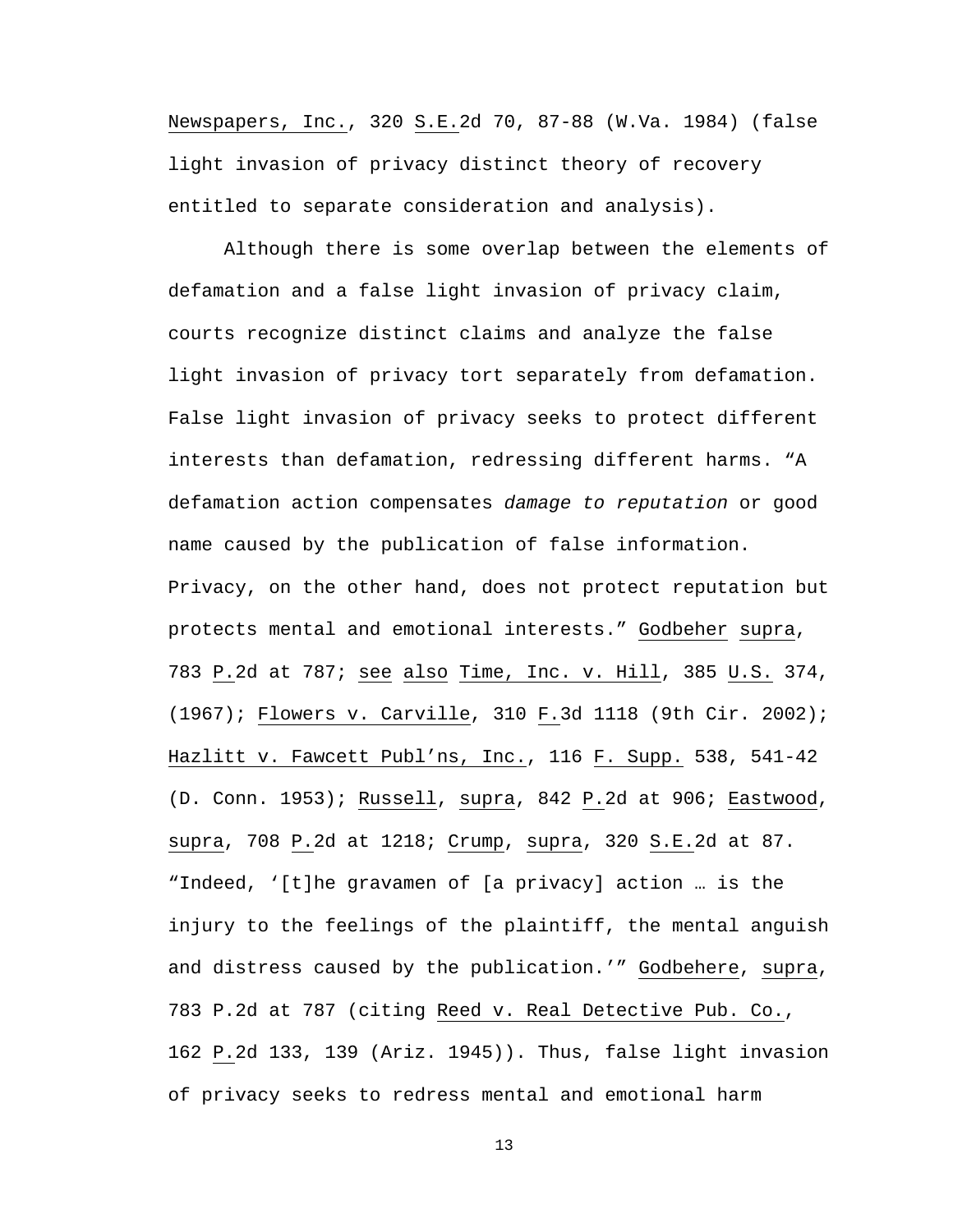inflicted in the eyes of the individual bringing suit and defamation seeks to redress harm to one's reputation as perceived in the eyes of others.

The role of truth is different in defamation claims and false light invasion of privacy claims. "To be defamatory, a publication must be false, and truth is a defense." Godbehere, 708 P.2d at 787 (citing Prosser & Keeton at 865). However, a false light invasion of privacy action may arise when an individual publishes something untrue about another *or* when the publication of true information creates a false implication about an individual. Id. (citing Prosser & Keeton at 863-66). In a false light claim, the published fact may be true or false. Where the published fact is true, of significance is the false innuendo created by the publication of highly offensive material. E.g., Douglass v. Hustler Magazine, Inc., 769 F.2d 1128 (7th Cir. 1985), cert. denied, 475 U.S. 1094, 106 S. Ct. 1489, 89 L. Ed. 2d 892 (1986) (false light invasion of privacy claim upheld where publication of nude photos appeared in Hustler when plaintiff only consented to publication in Playboy). Therefore, both theories of recovery deter different conduct.

Furthermore, in a false light claim, the published fact does not have to be defamatory. Cibenko v. Worth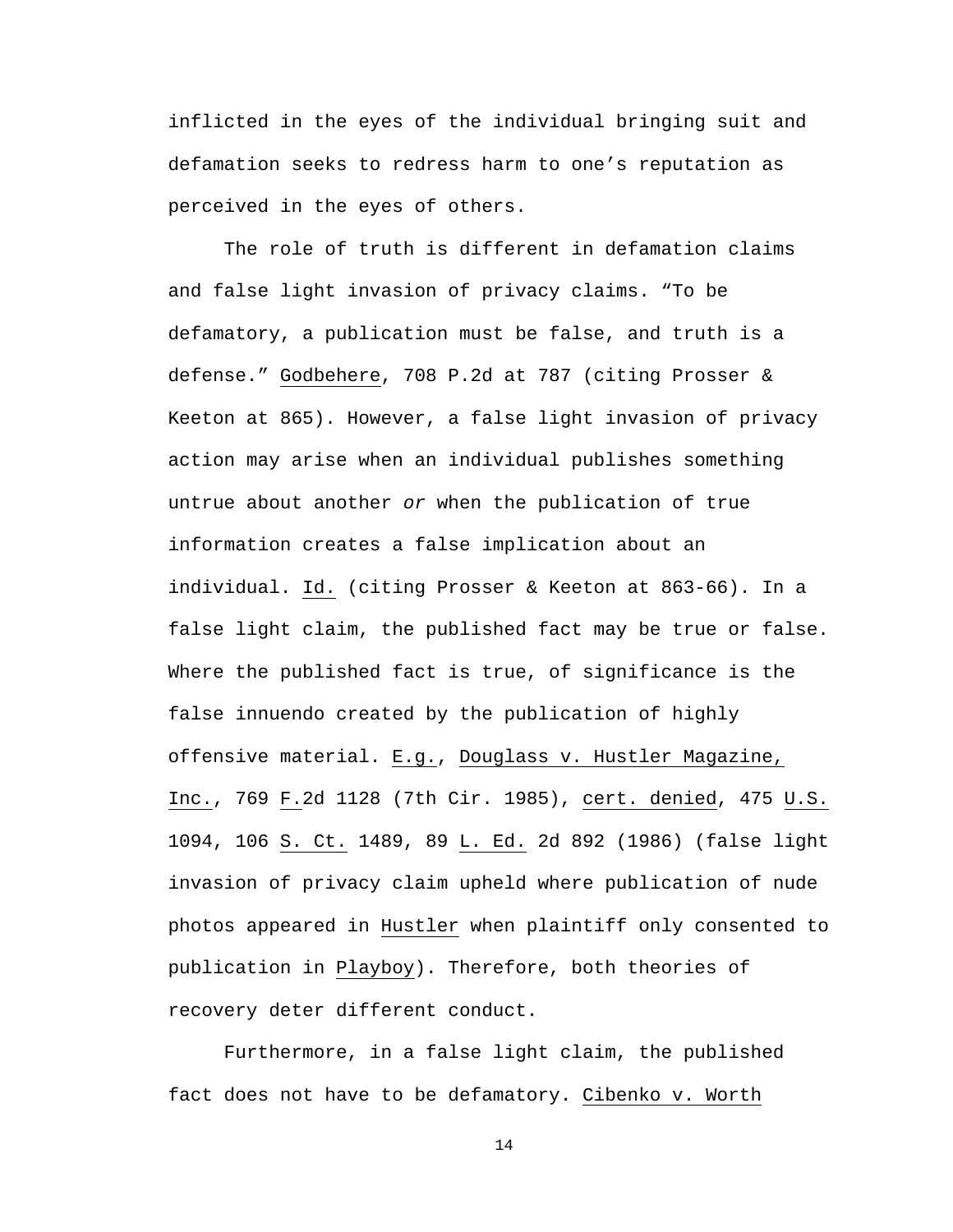Publishers, 510 F.Supp. 761, 766 (D.N.J. 1981); Douglass, supra, 769 F.2d at 1134; Zechman v. Merrill Lynch, 742 F. Supp. 1359, 1373 (N.D. Ill. 1990); Fogel v. Forbes, Inc., 500 F. Supp. 1081, 1087 (E.D. Pa. 1980); UHL v. Columbia Broad. Sys., Inc., 476 F. Supp. 1134, 1139 (W.D. Pa. 1979); see also Restatement (Second) of Torts, supra, § 652E comment b ("It is not . . . necessary to the action for invasion of privacy that the plaintiff be defamed. It is enough that he is given unreasonable and highly objectionable publicity that attributes to him characteristics, conduct or beliefs that are false, and so is placed before the public in a false position."); Prosser & Keeton, at 866; Prosser, 48 Cal. L. Rev. at 400. Additionally, "[i]t has been said that all defamation cases can be analyzed as false-light cases, but not all falselight cases are defamation cases." Lovgren v. Citizens First Nat. Bank of Princeton, 534 N.E.2d 987, 991 (Ill. 1989); Eastwood, 772 P.2d at 1297.

Courts have found that in some cases, the false light invasion of privacy tort is the only redress available. Eastwood, supra, 722 P.2d at 1297 (when publicity is not defamatory but unreasonable and highly objectionable, false light invasion of privacy affords a different remedy not available in defamation); e.g., Hustler, supra, 769 F.2d at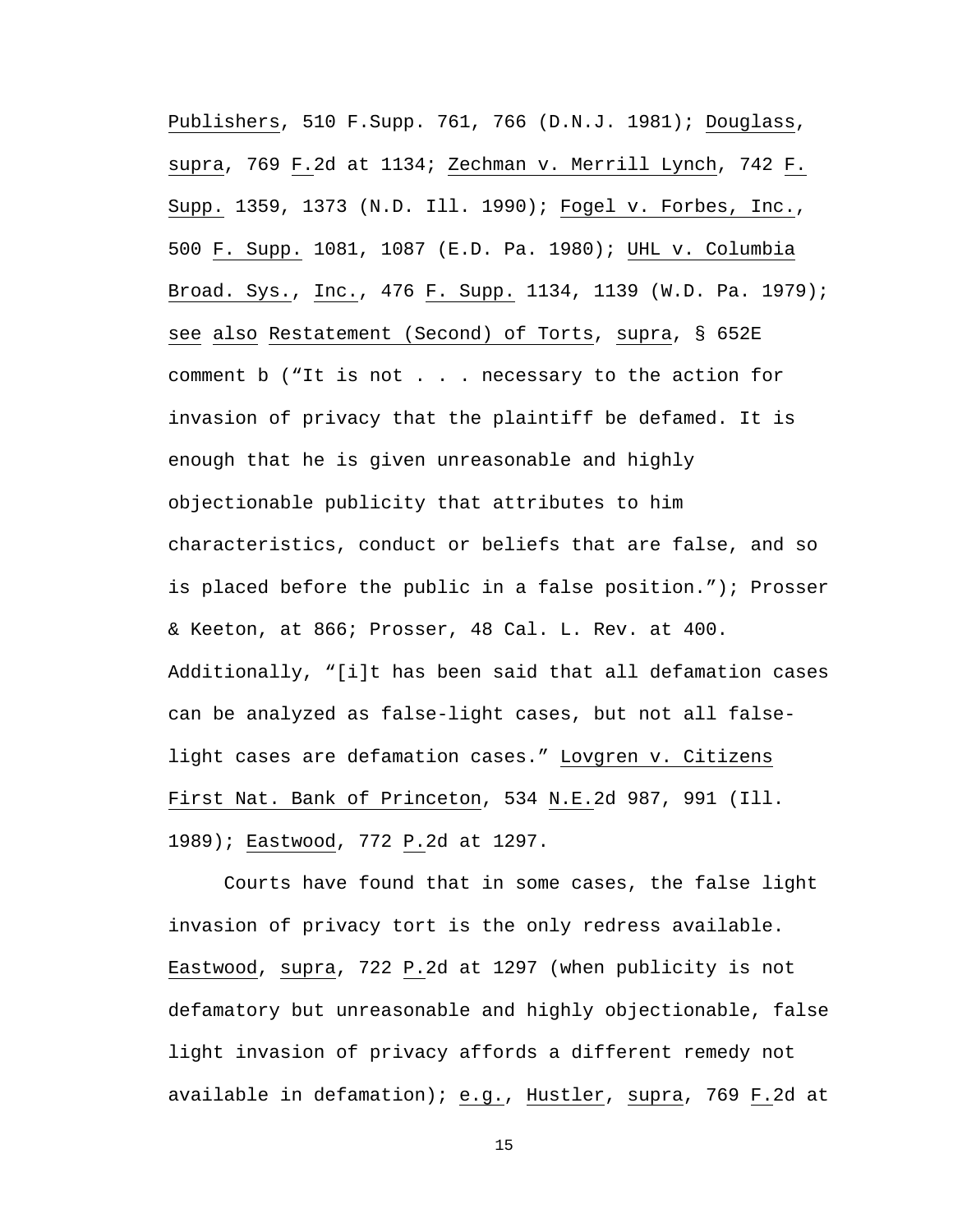1138 (no defamation claim because there was nothing untrue about the published photographs, but false light invasion of privacy claim survived); see Restatement (Second) of Torts, supra, § 652E comment b, illustrations 3, 4, 5.

Lastly, there are differences in the publication requirements between false light invasion of privacy and defamation. For a plaintiff to succeed in a false light invasion of privacy claim, he must show that the statement was not merely published to a third person but communicated to the public at large, or to so many persons that the matter likely becomes one of public knowledge. Zechman, supra, 742 F. Supp. at 1372; Restatement (Second) of Torts, supra, § 652D (differentiating "publicity" as used in invasion of privacy claims from "publication" as used in defamation).

## *B. Publication of Private Facts*

The tort for invasion of privacy based on public disclosure of private facts is clearly distinct from a claim for defamation, and courts have treated the two causes of action as such. See Romaine v. Kallinger, 109 N.J. 282 (1988) (analyzing defamation and public disclosure of private facts claims separately); see also Bodah v. Lakevill Motor Express, Inc., 663 N.W.2d 550, 557 (Minn. 2003) ("We understand the tort of publication of private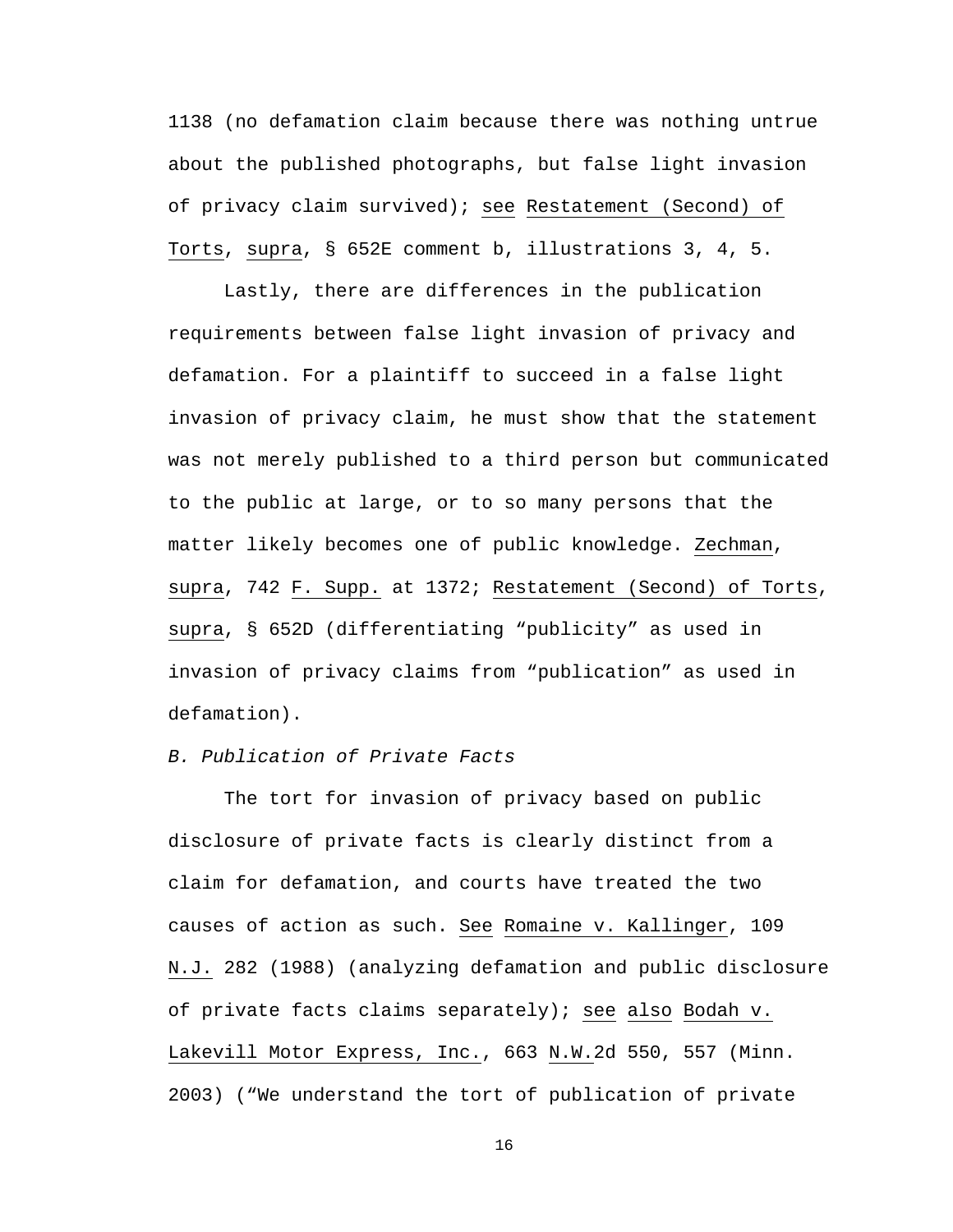facts to focus on a very narrow gap in tort law-to provide a remedy for the truthful but damaging dissemination of private facts, which is nonactionable under defamation rules."); Smith v. Stewart, 100, 660 S.E.2d 822, 834 (Ga. Ct. App. 2008) (public disclosure of private facts claim differs from one for defamation because the statements at issue are true but involve private matters); Prosser, supra, 48 Cal. L. Rev. at 398 (public disclosure of private facts "has no doubt gone far to remedy the deficiencies of the defamation actions, hampered as they are by technical rules inherited from ancient and long forgotten jurisdictional conflicts, and to provide a remedy for a few real and serious wrongs that were not previously actionable"). Thus, invasion of privacy claims, including public disclosure of private facts, require a separate analysis from a defamation claim.

As in a claim for false light invasion of privacy, in a claim for public disclosure of private facts the statements may be true. Romaine, supra, 109 N.J. at 298; International Union v. Garner, 601 F. Supp. 187,190 (M.D. Tenn. 1985); Bergfeld v. Board of Election Comm'rs for City of St. Louis, 2007 WL 5110310 at \*7 (E.D. Mo. 2007); Smith v. Stewart, supra, 660 S.E.2d at 834; Uranga v. Federated Publ'ns, Inc., 67 P.3d 29, 31 (Idaho 2003); McCormack v.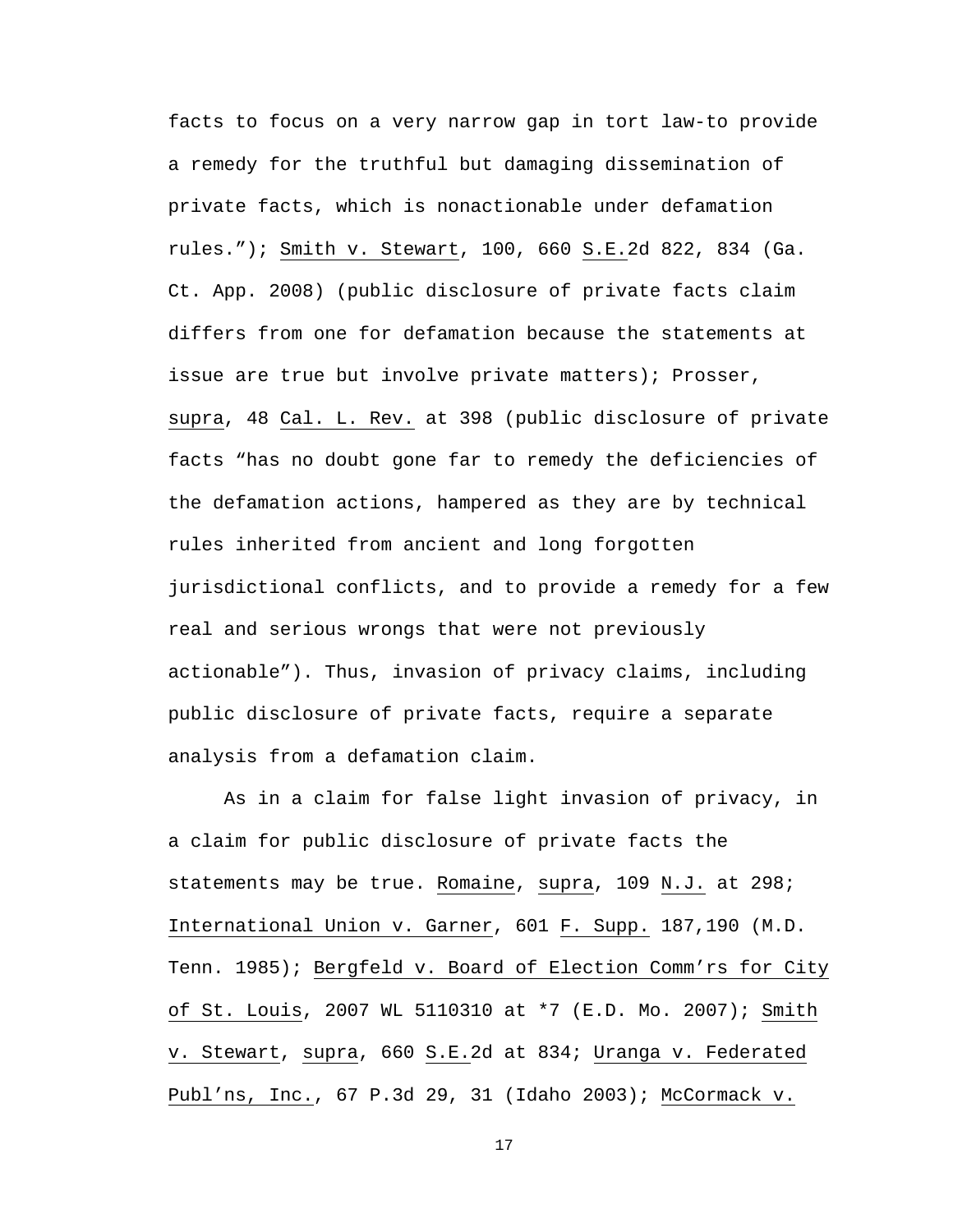Oklahoma Pub. Co., 613 P.2d 737, 741 (Okla. 1980). Truth is not a defense for public disclosure of private facts. Smith v. Doss, 37 So.2d 118, 120 (Ala. 1949); Kepallas v. Kofman, 459 P.2d 912, 921 (Cal. 1969).

Similar to the publication requirements under a false light invasion of privacy claim, public disclosure of private facts also requires publication to the public at large or to so many persons that the matter likely becomes one of public knowledge. Bodah, supra, 663 N.W.2d at 553- 54; Restatement (Second) of Torts, supra, § 652D.

The history and development of false light invasion of privacy and public disclosure of private facts causes of action show that these torts are independent of a defamation allegation. Coupled with the fact that courts treat the invasion of privacy torts as separate from defamation claims, the appellate court should not have terminated G.D.'s false light invasion of privacy and public disclosure of private facts claims once it dismissed the defamation claim. Invasion of privacy remains an issue of fact for the jury. See Ritzmann, supra, 614 F. Supp. at 1341; Boese v. Paramount Pictures Corp., 952 F. Supp. 550 (N.D. Ill. 1996); Zechman, 724 F. Supp. 1359 at 1370-74; Moore v. Sun Pub. Corp., 881 P.2d 735, 737-38 (N.M. Ct. App. 1994).